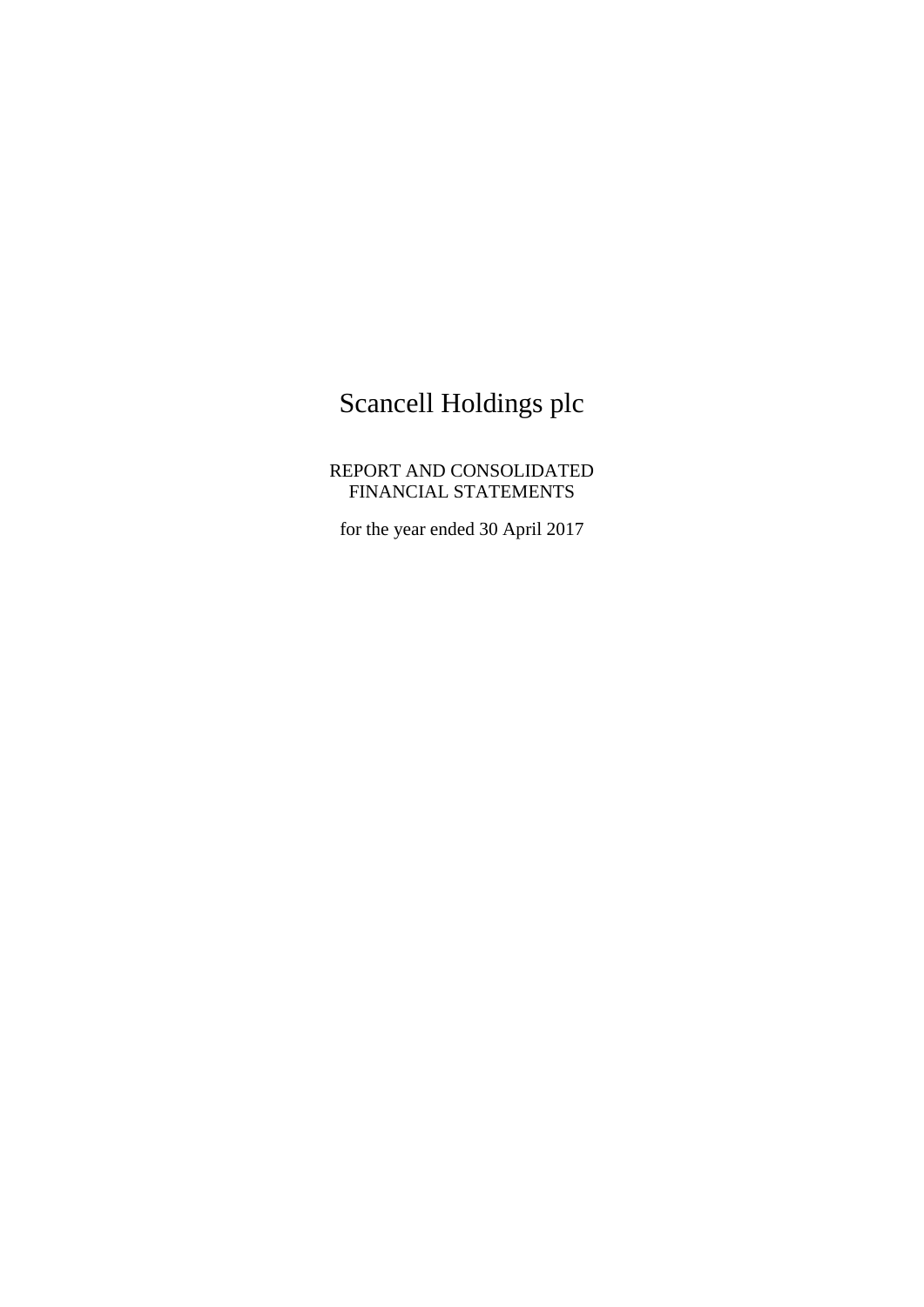# Scancell Holdings plc COMPANY INFORMATION

\_\_\_\_\_\_\_\_\_\_\_\_\_\_\_\_\_\_\_\_\_\_\_\_\_\_\_\_\_\_\_\_\_\_\_\_\_\_\_\_\_\_\_\_\_\_\_\_\_\_\_\_\_\_\_\_\_\_\_\_\_\_\_

### **DIRECTORS**

Dr J Chiplin Professor L Durrant Dr M G W Frohn Dr R M Goodfellow Ms K Cornish-Bowden Dr SE Adams Dr A Lewis

#### **SECRETARY**

Eversecretary Limited

#### REGISTERED OFFICE

John Eccles House Robert Robinson Avenue Oxford Science Park Oxford OX4 4GP

# PRINCIPAL PLACE OF BUSINESS

John Eccles House Robert Robinson Avenue Oxford Science Park Oxford OX4 4GP

# REGISTERED NUMBER

06564638 (England and Wales)

# AUDITOR

Champion Accountants LLP Chartered Accountants & Statutory Auditor 2 nd Floor Refuge House 33-37 Watergate Row Chester CH1 2LE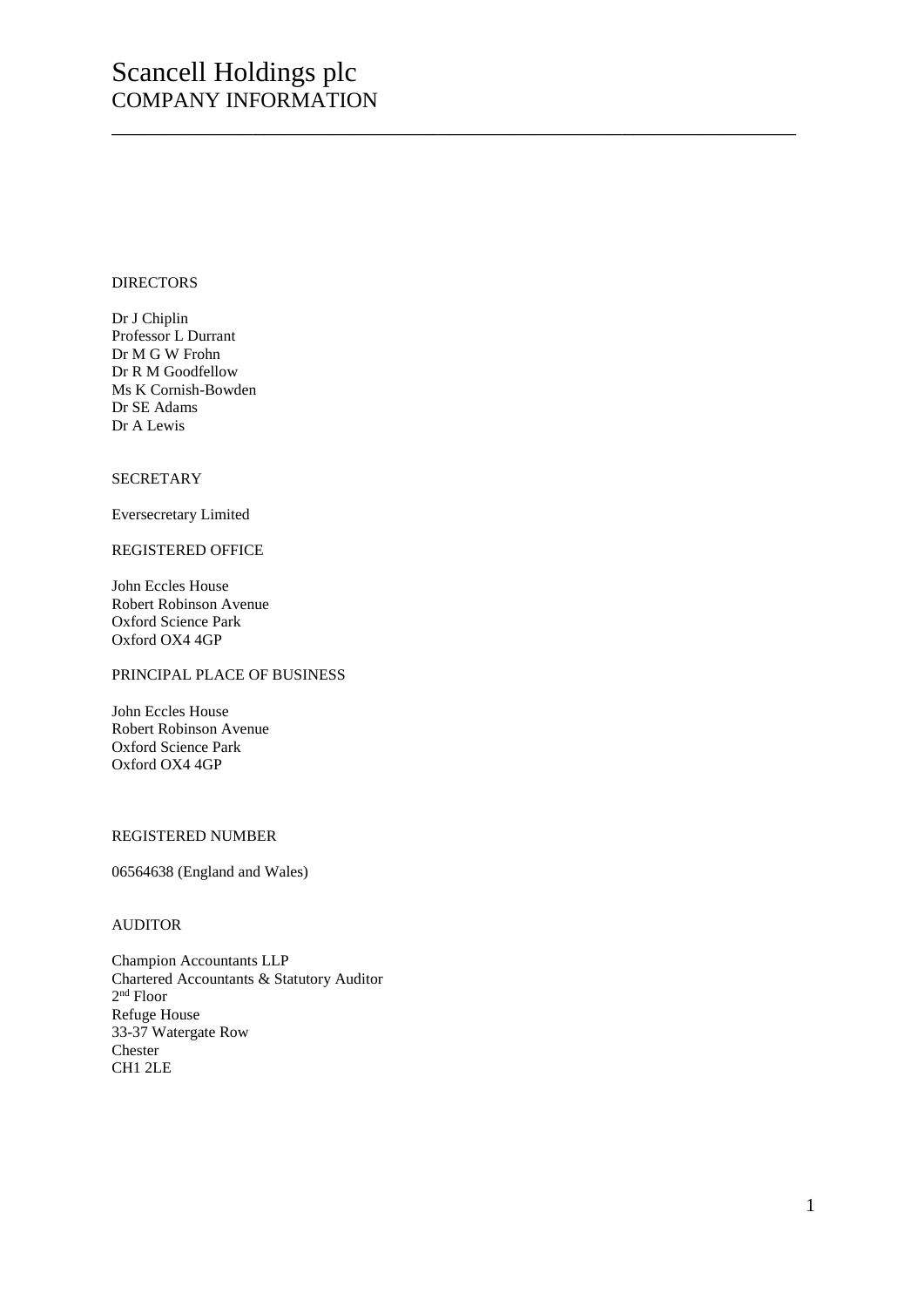I am pleased to report on the final results of Scancell Holdings plc ("Group" or the "Company") for the year ended 30 April 2017.

\_\_\_\_\_\_\_\_\_\_\_\_\_\_\_\_\_\_\_\_\_\_\_\_\_\_\_\_\_\_\_\_\_\_\_\_\_\_\_\_\_\_\_\_\_\_\_\_\_\_\_\_\_\_\_\_\_\_\_\_\_\_\_

During the year, the Group announced that the Clinical Study Report (CSR) on the SCIB1 Phase 1/2 clinical trial in patients with Stage III/IV malignant melanoma had been completed on schedule. As of August 2017, 18 out of the 20 patients with resected disease remain alive and seven have now survived for more than five years. The manufacture of a new batch of SCIB1 has been completed and released for clinical use.

The Company has been making good progress in compiling the Investigational New Drug (IND) application to the FDA for the SCIB1 checkpoint inhibitor combination study in the US. The request by FDA for Ichor to provide data on its second generation TriGrid electroporation device has resulted in a short delay to our IND submission. However, we expect that this will be submitted in early 2018.

The Company has made substantial progress on the identification of an ultra-efficient adjuvant for Modi-1. This adjuvant, which will be linked to the Moditope® peptides before injection, stimulates potent cancer killing T cells at up to 100-fold lower doses than could be achieved previously. The Company is currently undertaking process development work on the manufacture of Modi-1 conjugated to the adjuvant with the aim of filing a Clinical Trial Application (CTA) in the UK for the planned Phase 1/2 clinical trial in 2018.

The Board has made significant progress in partnering discussions on both its ImmunoBody® and Moditope® platform product candidates, and progress has continued to be very encouraging since the year-end.

Since the year end, the Group has raised net proceeds of £4.7m from a firm placing of shares. These additional funds will be used to support the Company's clinical development pipeline arising from the ImmunoBody® platform and initiate clinical development of the first product from the Moditope® platform, Modi-1.

# **Two Powerful Proprietary Platforms**

Scancell is exploiting the unrivalled potential of the human immune system to develop therapeutics that seek out and eliminate cancer using our two proprietary immuno-oncology platforms.

# **ImmunoBody®**

Scancell's potent innovative DNA-based ImmunoBody® therapies generate ultra-high avidity T cell responses that target and eliminate cancerous tumours. Although there have been some successes, therapeutic cancer vaccine development has been hampered by high failure rates that can in large measure be attributed to a failure to trigger the induction of the high avidity multi-targeted anti-tumour T cell responses that are required to control the disease. Pre-clinical studies have confirmed that the ImmunoBody® platform delivers killer T cell responses that are superior in magnitude to those generated by current cancer vaccines in development. Moreover, different T-cell epitopes can be grafted into the framework allowing for rapid customisation for the targeting of multiple tumour types.

# *SCIB1 melanoma vaccine*

During the year we reported that the final CSR on the SCIB1 Phase 1/2 clinical trial in patients with Stage III/IV malignant melanoma was completed in December 2016. The CSR includes safety, immunology and clinical data from all patients with Stage III/IV melanoma up to 29 October 2015, the date of the last patient's final dose in the main part of the study.

SCIB1 is continuing to deliver robust survival data, with a total of seven patients with resected disease surviving for more than five years, well beyond the established norms. Of the 16 resected Stage III/IV patients who received 2-4 mg doses of SCIB1, only six patients have had recurrence of their disease, of whom, two have died. One patient with unresected disease has also survived for more than five years since starting treatment with SCIB1, despite disease progression. Two of four resected patients who received 8 mg doses of SCIB1 have experienced disease recurrence although none have died.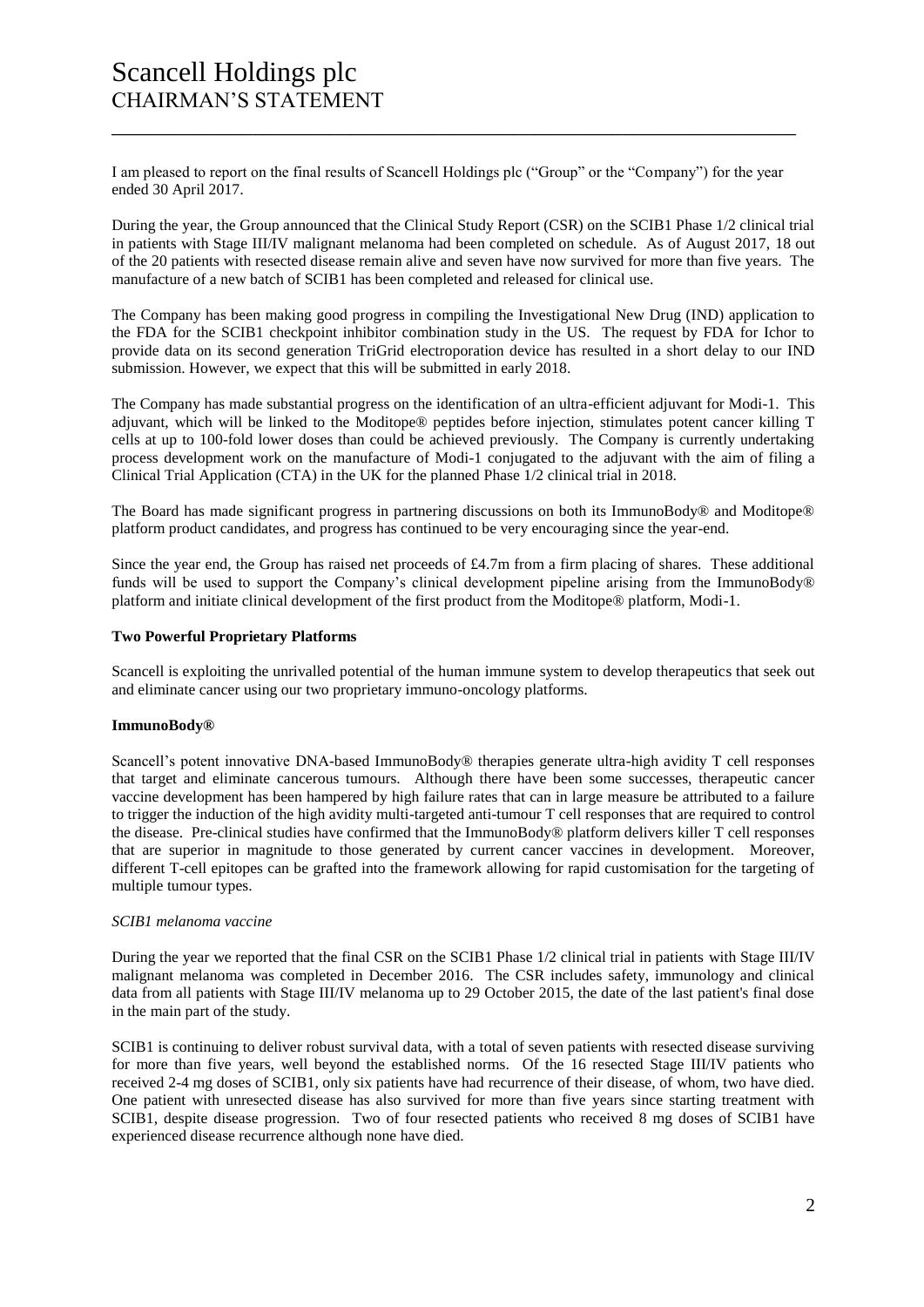# Scancell Holdings plc CHAIRMAN'S STATEMENT

In last year's accounts, I reported that following quality control analysis the Company had suspended dosing with the existing clinical supplies of SCIB1 as the stored drug product was no longer within its original specification. The Company subsequently signed an agreement with a new GMP manufacturer to supply materials and the new batch of SCIB1 has now been manufactured successfully and was released for clinical use in August 2017.

\_\_\_\_\_\_\_\_\_\_\_\_\_\_\_\_\_\_\_\_\_\_\_\_\_\_\_\_\_\_\_\_\_\_\_\_\_\_\_\_\_\_\_\_\_\_\_\_\_\_\_\_\_\_\_\_\_\_\_\_\_\_\_

As a result of the problems with clinical supplies, Scancell suspended its treatment continuation programme in June 2016. Of the eight patients who were previously receiving long term continuation treatment at the time, three have experienced a recurrence of their melanoma. The other five patients remain disease-free. Following a review with our clinical investigators, it was decided not to continue the SCIB1 long term continuation treatment in the five remaining disease-free patients. These patients have received between six and 17 doses of SCIB1 prior to a dosing holiday of more than 15 months. The Company believes that the effects of any further dosing would therefore be difficult to interpret and to justify to the regulatory authorities.

The proposed SCIB1 checkpoint inhibitor combination Phase 2 study in the US will utilise Ichor's latest TriGrid 2.0 clinical device. At the Company's pre-IND meeting in February 2017, the FDA recommended that the technical data from Ichor regarding the new device should be submitted 30-60 days prior to Scancell's own FDA submission. Ichor now anticipates making its Master File submission in mid-November, which will mean a short delay in the submission of the IND application for SCIB1 to the FDA. However, we expect that this will be completed in early 2018 and patient enrolment will still commence in 2018, subject to the availability of sufficient funding for the trial.

Post year-end, we were pleased to announce that a patent for Scancell's DNA ImmunoBody® technology has now been granted in Europe. The European patent, number 2134357, granted by the European Patent Office, covers Scancell's DNA ImmunoBody® platform technology and is key to the protection of the Company's pipeline of ImmunoBody® vaccines, including lead candidates, SCIB1 and SCIB2. On issuance, this patent will extend coverage of Scancell's intellectual property into another important market for Scancell. Counterparts to this patent have already been granted in the United States, Australia and Japan.

# *SCIB2 lung cancer vaccine*

During the year the Company announced a collaboration partnership with the Addario Lung Cancer Medical Institute (ALCMI) and the Bonnie J. Addario Lung Cancer Foundation (ALCF) to evaluate the use of Scancell's second innovative cancer vaccine, SCIB2, from its ImmunoBody® platform to treat non-small cell lung cancer (NSCLC).

The Addario Advanced Collaboration Program brings patients into clinical trials from ALCMI's extensive research consortium of international researchers and member institutions and ALCF's patient support programmes. ALCMI plans to assist Scancell in the design and development of a Phase 1/2 clinical trial with SCIB2 in patients with NSCLC in the US.

# **Moditope®**

Scancell's Moditope® technology is a novel vaccine platform that targets neo-epitopes to overcome immune suppression induced by tumour cells. This is achieved by stimulating the production of CD4+ T cells using citrullinated tumour-associated peptide epitopes which overcome self-tolerance and destroy tumour cells. Preclinical studies have shown unprecedented anti-tumour effects can be delivered without requiring checkpoint inhibition.

#### *Modi-1*

Modi-1 consists of two citrullinated vimentin peptides and one citrullinated enolase peptide. Vimentin and enolase peptides are highly expressed in triple negative breast cancer, ovarian cancer and sarcoma. Pre-clinical data suggests that Modi-1 should be effective in up to 90% of patients with triple negative breast cancer, up to 95% of patients with ovarian cancer and up to 100% of patients with sarcoma. The Company has recently made substantial progress on the identification of an ultra-efficient adjuvant for Modi-1. This adjuvant, which will be covalently linked to the Moditope® peptides before injection, stimulates potent cancer killing T cells at up to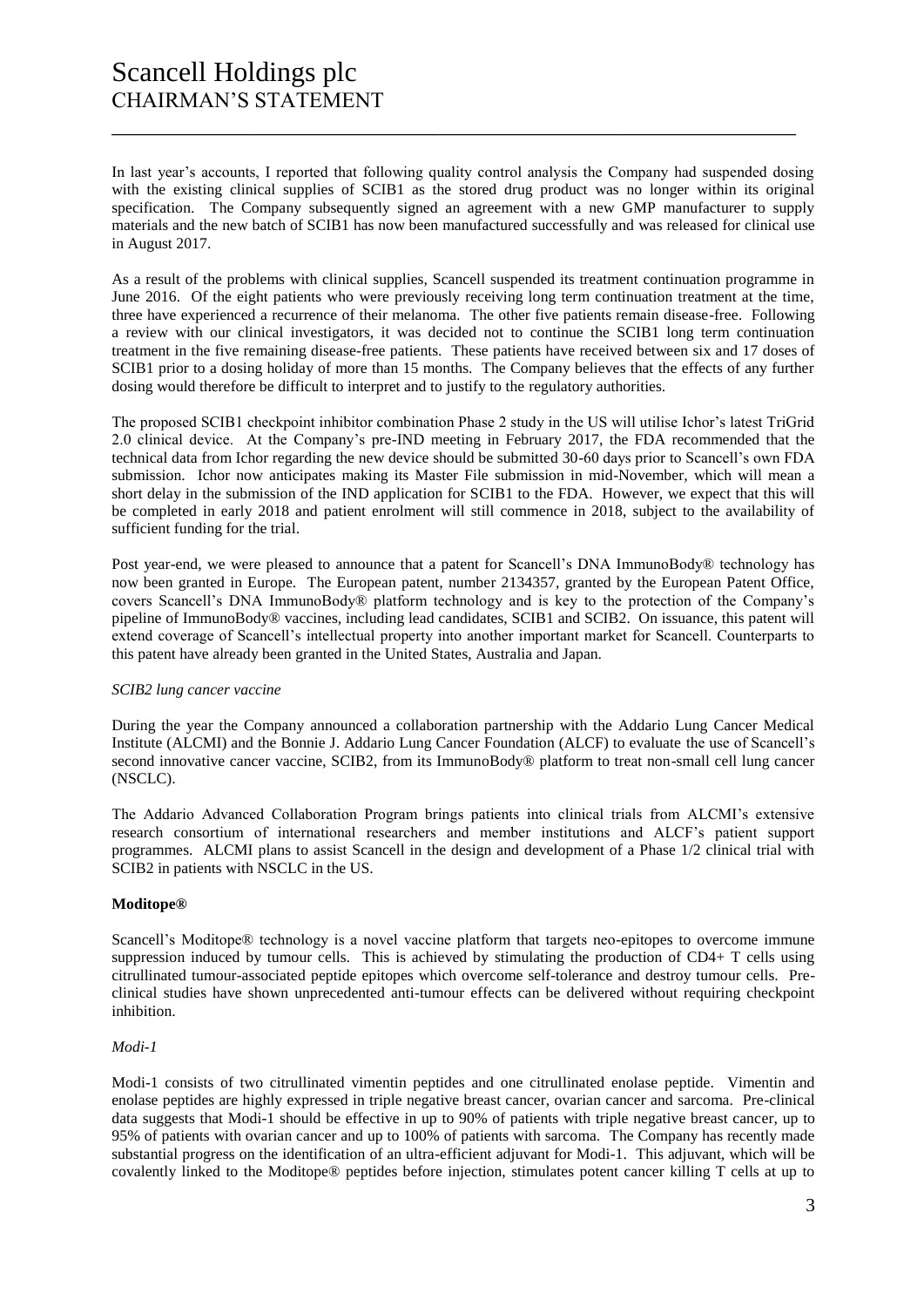# Scancell Holdings plc CHAIRMAN'S STATEMENT

100-fold lower doses than could be achieved previously. The Company is currently undertaking process development work on the manufacture of Modi-1 conjugated to the adjuvant with the aim of filing a CTA in the UK for the planned Phase 1/2 clinical trial in 2018.

\_\_\_\_\_\_\_\_\_\_\_\_\_\_\_\_\_\_\_\_\_\_\_\_\_\_\_\_\_\_\_\_\_\_\_\_\_\_\_\_\_\_\_\_\_\_\_\_\_\_\_\_\_\_\_\_\_\_\_\_\_\_\_

The response from the European patent office on the claims for the Moditope® platform suggests that very broad IP protection for the use of citrullinated peptides for the treatment of cancer is likely.

The Company is continuing discussions on potential commercial partnerships for the Moditope® platform alongside its clinical development plans, with multiple partnering discussions in progress.

# **Financial**

#### *Profit and Loss Account*

The Group made an operating loss for the year to 30 April 2017 of £4,548,836 (2016: loss of £3,043,163). There has been a 38% increase in development expenditure to £2,766,098 (2016: £2,009,046) and a 72% increase in administrative expenditure to £1,782,738 (2016: £1,034,117). The major items contributing to the increase in development expenditure are an increase in salary costs as headcount has increased from 9 to 11 together with the cost of manufacturing the new SCIB1 vaccine. The rise in administration expenses is due to changes in management structure including additional rental and set up costs for the Oxford and San Diego offices and a significant increase in expenditure on patents for both the ImmunoBody® and Moditope® platforms.

Overall the loss for the year was £3,544,979 (2016: loss £2,583,273).

#### *Balance Sheet*

The cash at bank at 30 April 2017 was £2,672,335 (30 April 2016: £6,527,435) and net assets amounted to £6,499,325 (30 April 2016: £9,992,281).

# *Share Capital Placing*

On 11 May 2017, the Company placed 50,499,999 ordinary 0.1p shares at a price of 10p per share and raised £4.7m net of costs. Together with our existing cash resources and anticipated R&D tax credits, these funds will be used for: the manufacture and clinical development of Modi-1 in sarcomas, breast and ovarian cancers in a Phase 1/2 study; the filing and approval of US IND for SCIB1 checkpoint combination Phase 2 study in melanoma; further development of the product pipeline; and to support working capital requirements, which could add significant incremental value and support the Company's on-going commercial discussions

#### **Staff**

The Board recognises that the progress made over the year would not have been possible without the dedication and support of all our staff and, on behalf of the directors, I offer our thanks to them.

# **Outlook**

The Company has recently published robust survival data for SCIB1 showing median observation times in excess of five years in resected patients. These results, together with a successful IND submission to the FDA, will put the Company in a good position to embark upon a US Phase 2 study of SCIB1 in combination with a checkpoint inhibitor. The commencement of such a study is dependent upon the timing and outcome of the IND submission plus the Company's ability to raise sufficient funds to enable the study to be fully funded.

There has been substantial interest in Scancell's SCIB2 product for the treatment of NSCLC. We have already announced a collaboration partnership with the Addario Foundation and we are actively negotiating with other interested parties on development and commercial partnership opportunities.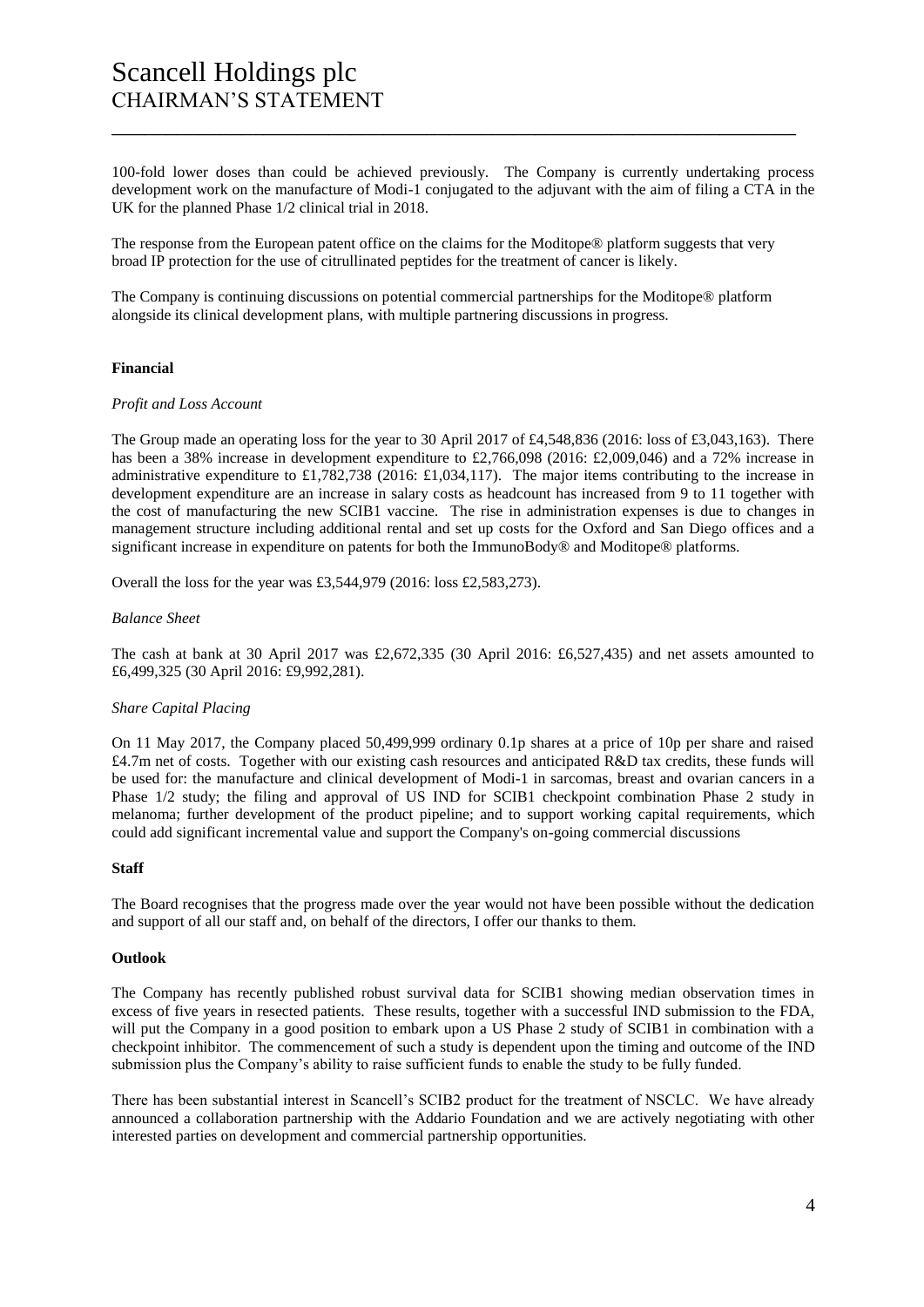# Scancell Holdings plc CHAIRMAN'S STATEMENT

The Moditope® platform continues to deliver outstanding results as we expand the number of targets under evaluation and prepare for our first clinical trial with Modi-1.

\_\_\_\_\_\_\_\_\_\_\_\_\_\_\_\_\_\_\_\_\_\_\_\_\_\_\_\_\_\_\_\_\_\_\_\_\_\_\_\_\_\_\_\_\_\_\_\_\_\_\_\_\_\_\_\_\_\_\_\_\_\_\_

The Company has made further significant progress during the course of the past year on our pipeline of three products (SCIB1, SCIB2, Modi-1). The successful interim fundraising in May 2017 allowed the Company to continue to invest in its product pipeline whilst continuing to explore with its advisers a number of funding options to ensure that the Company has the resources to progress these programmes further. The Board believes that further funding could be best achieved following the execution of a further partnership on the ImmunoBody® or Moditope® platform.

**John Chiplin** Chairman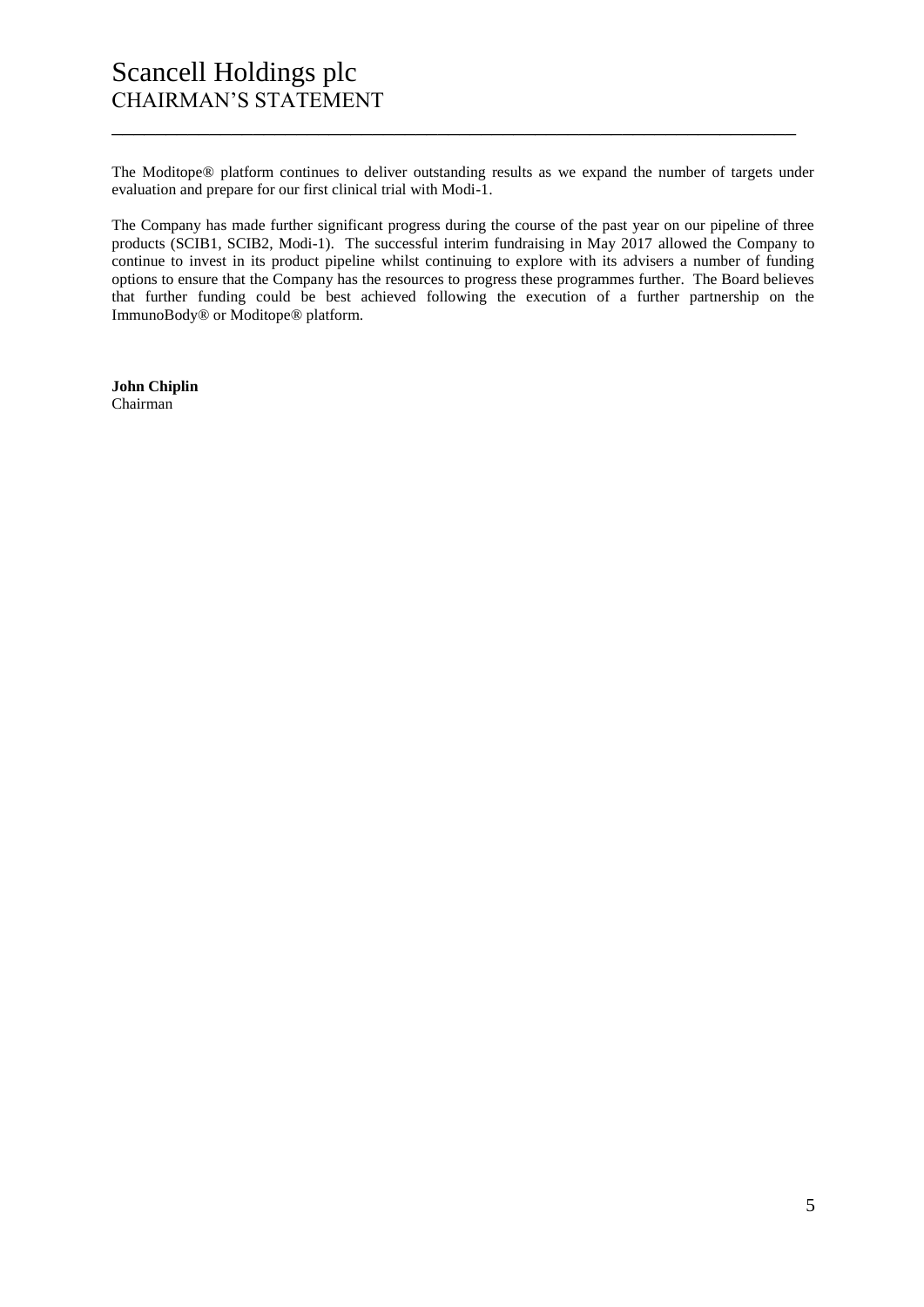# Scancell Holdings plc DIRECTORS' REMUNERATION REPORT

The Remuneration Committee includes all the independent directors and is chaired by Kate Cornish-Bowden. It meets at least once a year and more frequently if required. The Committee is responsible for setting the remuneration policy of the Executive Directors, including terms of employment, salaries, any performance bonuses and share option awards. The Executive Directors also consult the Committee in relation to the remuneration of senior employees and staff share option schemes. The remuneration of the Non-Executive Directors is determined by the Board as a whole.

\_\_\_\_\_\_\_\_\_\_\_\_\_\_\_\_\_\_\_\_\_\_\_\_\_\_\_\_\_\_\_\_\_\_\_\_\_\_\_\_\_\_\_\_\_\_\_\_\_\_\_\_\_\_\_\_\_\_\_\_\_\_\_

The key principles underlying all decisions by the Remuneration Committee include the following:

- The need to attract, retain and motivate outstanding executives who have the potential to support the growth of the Scancell and help the Company achieve its strategic objectives.
- The need to ensure that long term incentive plans ('LTIP') are aligned with the interests of shareholders.
- The need to take into account the competitive landscape in the UK biotechnology industry and current best practice in setting appropriate levels of compensation.

The Committee met on three occasions during the financial year. Subjects under discussion included a review of whether remuneration paid met the Company's objectives to reward and incentivise the Executive team. In addition to consulting our key shareholders, the remuneration committee consulted external consultants and considered pay structures in equivalent listed companies in the UK biotech industry.

#### *Directors'remuneration*

The table below summarises all directors' emoluments and pension contributions

|                                                              | 2016/17                      |         |                              | 2015/16 |  |
|--------------------------------------------------------------|------------------------------|---------|------------------------------|---------|--|
|                                                              | Salary,<br>bonus<br>and fees | Pension | Salary,<br>bonus<br>and fees | Pension |  |
| Dr J Chiplin <sup>1</sup><br>(appointed Exec Chair May 2016) | 175,000                      |         | 46,575                       |         |  |
| D E Evans<br>(resigned 7 January 2016)                       |                              |         | 10,000                       |         |  |
| Dr R M Goodfellow <sup>2</sup>                               | 227,083                      |         | 169,466                      |         |  |
| Professor L G Durrant                                        | 179,167                      |         | 125,242                      |         |  |
| Dr S E Adams <sup>3</sup>                                    | 157,500                      | 30,000  | 104,792                      | 40,625  |  |
| Dr M G W Frohn                                               | 25,000                       |         | 15,833                       |         |  |
| K Cornish-Bowden                                             | 25,000                       |         | 15,833                       |         |  |
| Dr A Lewis<br>(appointed 12 August 2016)                     | 15,000                       |         |                              |         |  |
|                                                              | 803,750                      | 30,000  | 487,741                      | 40.625  |  |

Notes:

1 The increase in salary reflects Dr J Chiplin's agreement to take up the interim role of Executive Chairman of the company.

2 The increase in salary reflects Dr R M Goodfellow's move to a full time role as sole CEO of the company.

3 The increase in salary reflects Dr S E Adams' move to a full time role as CDO of the Company.

#### *Directors' share options*

The Remuneration Committee believes that the issue of options is a useful tool in motivating executives and ensuring their interests are aligned with those of our shareholders. All options are subject to time vesting schedules to ensure retention and stretching performance hurdles to ensure that rewards are consistent with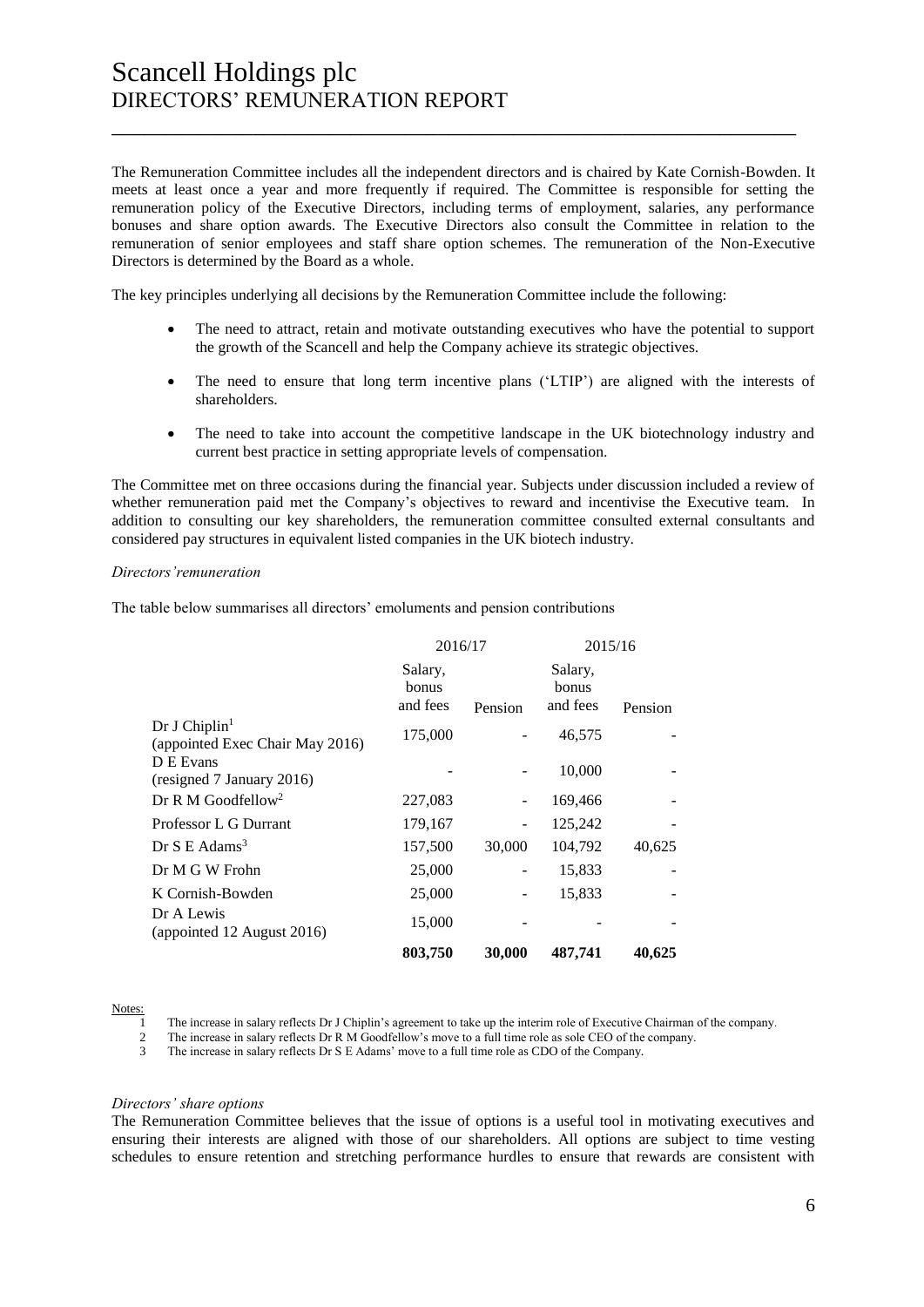delivery of strategic goals. Examples of performance hurdles include progress in clinical development programs, partnering and share price targets.

\_\_\_\_\_\_\_\_\_\_\_\_\_\_\_\_\_\_\_\_\_\_\_\_\_\_\_\_\_\_\_\_\_\_\_\_\_\_\_\_\_\_\_\_\_\_\_\_\_\_\_\_\_\_\_\_\_\_\_\_\_\_\_

At 30 April, 2017 the following directors held options over the shares of the Company.

|                   | <b>Type</b> | Grant<br>Price    | At<br>30/04/2017 | At<br>30/04/2016 | <i>Issue</i><br>Date | Date of<br>expiry |
|-------------------|-------------|-------------------|------------------|------------------|----------------------|-------------------|
| Dr J Chiplin      | Unapproved  | 17.0 <sub>p</sub> | 3,000,000        | 3,000,000        | 18/04/2016           | 18/04/2026        |
| Dr R M Goodfellow | <b>EMI</b>  | 4.5p              | 2,880,000        | 2,880,000        | 14/07/2010           | 14/07/2020        |
|                   | Unapproved  | 33.2p             | 1,750,000        | 1,750,000        | 11/12/2013           | 31/12/2023        |
|                   | Unapproved  | 33.2p             | 1,750,000        | 1,750,000        | 11/12/2013           | 31/12/2023        |
| Prof L G Durrant  | <b>EMI</b>  | 4.5p              | 3,850,000        | 3,850,000        | 14/07/2010           | 14/07/2020        |
|                   | Unapproved  | 33.2p             | 1,750,000        | 1,750,000        | 11/12/2013           | 31/12/2023        |
|                   | Unapproved  | 33.2p             | 1,750,000        | 1,750,000        | 11/12/2013           | 31/12/2023        |
| Dr S E Adams      | EMI         | 30.5p             | 250,000          | 250,000          | 18/06/2014           | 18/04/2024        |
|                   | <b>EMI</b>  | 30.5p             | 250,000          | 250,000          | 18/06/2014           | 18/04/2024        |

There were no new options issued to Directors during the financial year. The process of ensuring that the LTIP is effective in its goal of motivating and rewarding our executives is on-going. We will continue to take into account the views of our legacy and new shareholders as we review the appropriateness of the LTIP during this next phase of growth for your Company.

**Kate Cornish-Bowden** Chairman Remuneration Committee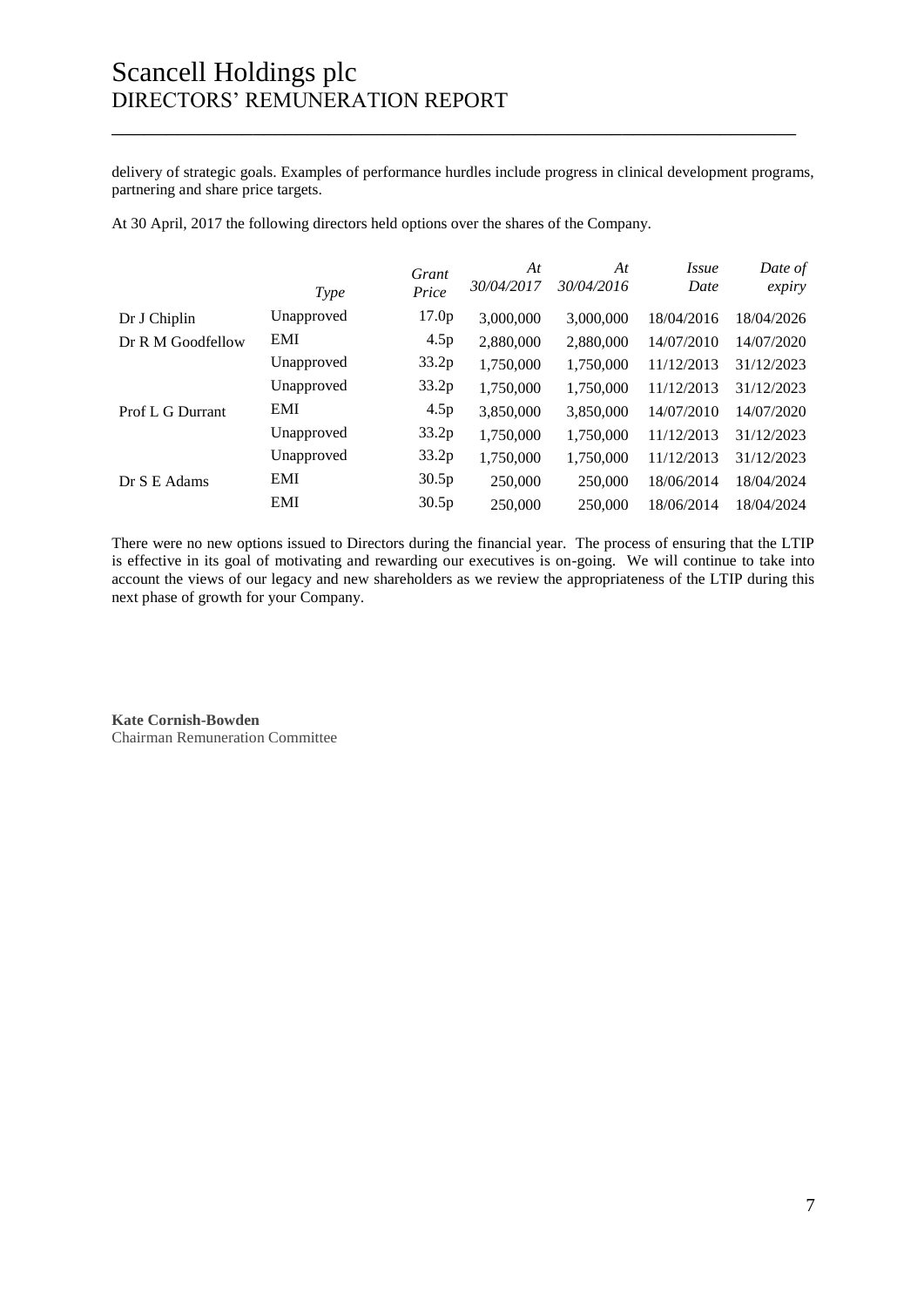#### PRINCIPAL ACTIVITY

The principal activity of the Group in the year under review was that of the discovery and development of novel vaccines for the treatment of cancer.

\_\_\_\_\_\_\_\_\_\_\_\_\_\_\_\_\_\_\_\_\_\_\_\_\_\_\_\_\_\_\_\_\_\_\_\_\_\_\_\_\_\_\_\_\_\_\_\_\_\_\_\_\_\_\_\_\_\_\_\_\_\_\_

# REVIEW OF THE BUSINESS AND FUTURE PROSPECTS

A detailed review of the business and likely future developments is included in the Chairman's statement on page 2.

The results of the Group for the year are set out in the profit or loss and other comprehensive income statement on page 13.

# PRINCIPAL RISKS AND UNCERTAINTIES

The Board meets regularly to review the operations of the business and discuss risk areas.

A system of internal controls has been established and the Board ensures that management keeps these processes under regular review and improves them where appropriate. These systems are designed to manage rather than eliminate the risk of failure to achieve business objectives and can provide only reasonable and not absolute assurance against material misstatement or loss.

Given the nature of the business there is a technical risk that the underlying scientific assumptions and hypotheses that underpin both the Immunobody® and Moditope® platforms are unable to be further validated in human clinical trials. In order to mitigate this risk the Group employs external consultants and advisers to review these underlying assumptions and the results from clinical trials. The Board considers these assessments and internal documentation on a regular basis and where necessary will amend or adjust the Group's strategy.

There is also a funding risk, whereby the Group may not have sufficient funds to complete the clinical trials. The Board reviews the time-lines for completing projects in conjunction with cashflow projections to ensure that the Group will have the necessary cash resources available.

Key performance indicators:

Due to the nature of the business, the key performance indicator used by the Group is the monitoring of income and expenditure against approved budgets.

By approval of the Board on 12<sup>th</sup> September 2017

**John Chiplin** Chairman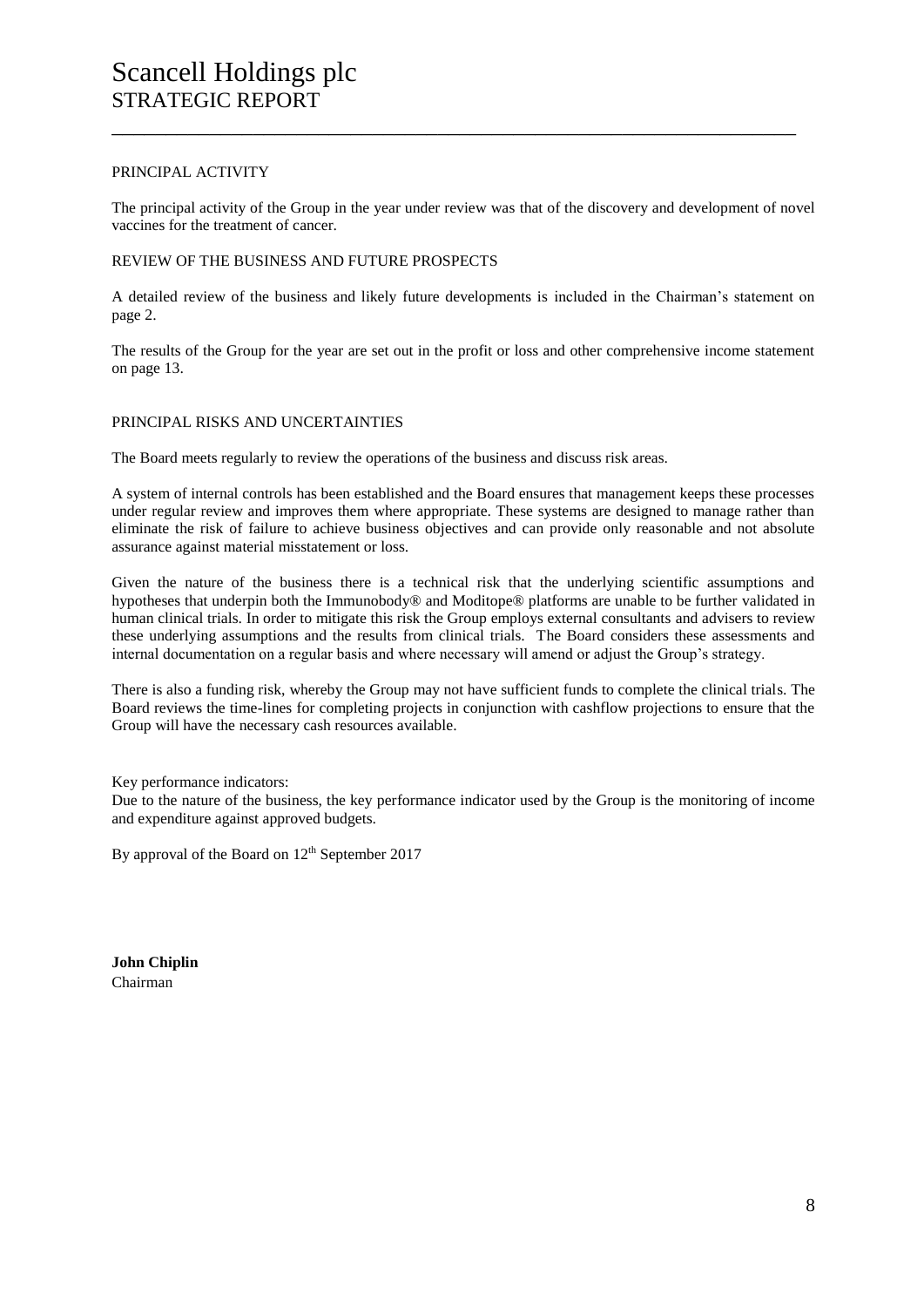# Scancell Holdings plc DIRECTORS' REPORT

The directors submit their report and financial statements of Scancell Holdings plc and its subsidiary, Scancell Limited for the year ended 30 April 2017. Both companies are registered in England and Wales and Scancell Holdings plc is quoted on the AIM market.

\_\_\_\_\_\_\_\_\_\_\_\_\_\_\_\_\_\_\_\_\_\_\_\_\_\_\_\_\_\_\_\_\_\_\_\_\_\_\_\_\_\_\_\_\_\_\_\_\_\_\_\_\_\_\_\_\_\_\_\_\_\_\_

### RESULTS AND DIVIDENDS

The Group's results for the year ended 30 April 2017 are shown in the consolidated profit or loss and other comprehensive income statement on page 13. No dividends will be distributed for the year.

#### FUTURE DEVELOPMENTS AND RESEARCH AND DEVELOPMENTS

A detailed review is included in the Chairman's statement on page 2.

# DIRECTORS AND THEIR INTERESTS

The members of the Board, who have served during the financial year are detailed below. Their interests in the shares of the Group at 30 April 2017and 2016 are set out below

|                                |                 | 30 April 2017 | 30 April 2016 |               |
|--------------------------------|-----------------|---------------|---------------|---------------|
|                                | Owned           | Jointly owned | Owned         | Jointly owned |
| Dr J Chiplin                   | 58,823          | Nil           | 58,823        | Nil           |
| Prof L G Durrant               | 1,665,783       | 8,773,960     | 1,665,783     | 8,773,960     |
| Dr M G W Frohn                 | 58,823          | Nil.          | 58,823        | <b>Nil</b>    |
| Dr R M Goodfellow              | 258,823         | 6,343,840     | 258,823       | 6,343,840     |
| Ms K Cornish-Bowden            | 103,823         | Nil           | 103,823       | Nil           |
| Dr S E Adams                   | 58,823          | Nil           | 58,823        | <b>Nil</b>    |
| Dr A Lewis                     | N <sub>il</sub> | Nil.          | Nil           | <b>Nil</b>    |
| (appointed $22nd$ August 2016) |                 |               |               |               |

In addition, the Directors have been granted share options in Scancell Holdings plc as outlined in the Directors Remuneration report. Further details of all options outstanding, including those issued to employees, and fair value calculations can be found in note 16 to the Accounts.

### SUBSTANTIAL SHAREHOLDINGS

The directors have been notified, or are aware of, the following interests in 3% or more of the ordinary share capital of the company (excluding directors) at 11 September 2017:

|                                                   | Ordinary shares at 0.1p each |            |
|---------------------------------------------------|------------------------------|------------|
|                                                   | Number                       | Percentage |
| Ferlim Nominees Limited                           | 50, 212, 756                 | 16.09%     |
| <b>Share Nominees Limited</b>                     | 28,774,410                   | 9.22%      |
| Hargreaves Lansdown Nominees Limited              | 25,052,351                   | 8.03%      |
| <b>Barclays Direct Investing Nominees Limited</b> | 18,829,748                   | 6.03%      |
| <b>Nortrust Nominees Limited</b>                  | 16,000,000                   | 5.13%      |
| The Bank of New York Nominees Limited             | 12,750,000                   | 4.09%      |
| <b>Rock Nominees Limited</b>                      | 12.127.414                   | 3.89%      |

#### STRUCTURE OF THE COMPANY'S CAPITAL

The Company's share capital is traded on the AIM market and comprises a single class of ordinary shares of 0.1 pence, each carrying one voting right and all ranking equally with each other. At 30 April 2017 261,558,099 shares were allotted and fully paid. On 11<sup>th</sup> May 2017 the Company raised £5,050,000 gross proceeds by a private placing of 50,499,999 ordinary shares at a price of 10p per share. The total issued share capital at  $11<sup>th</sup>$ September 2017 is 312,058,098.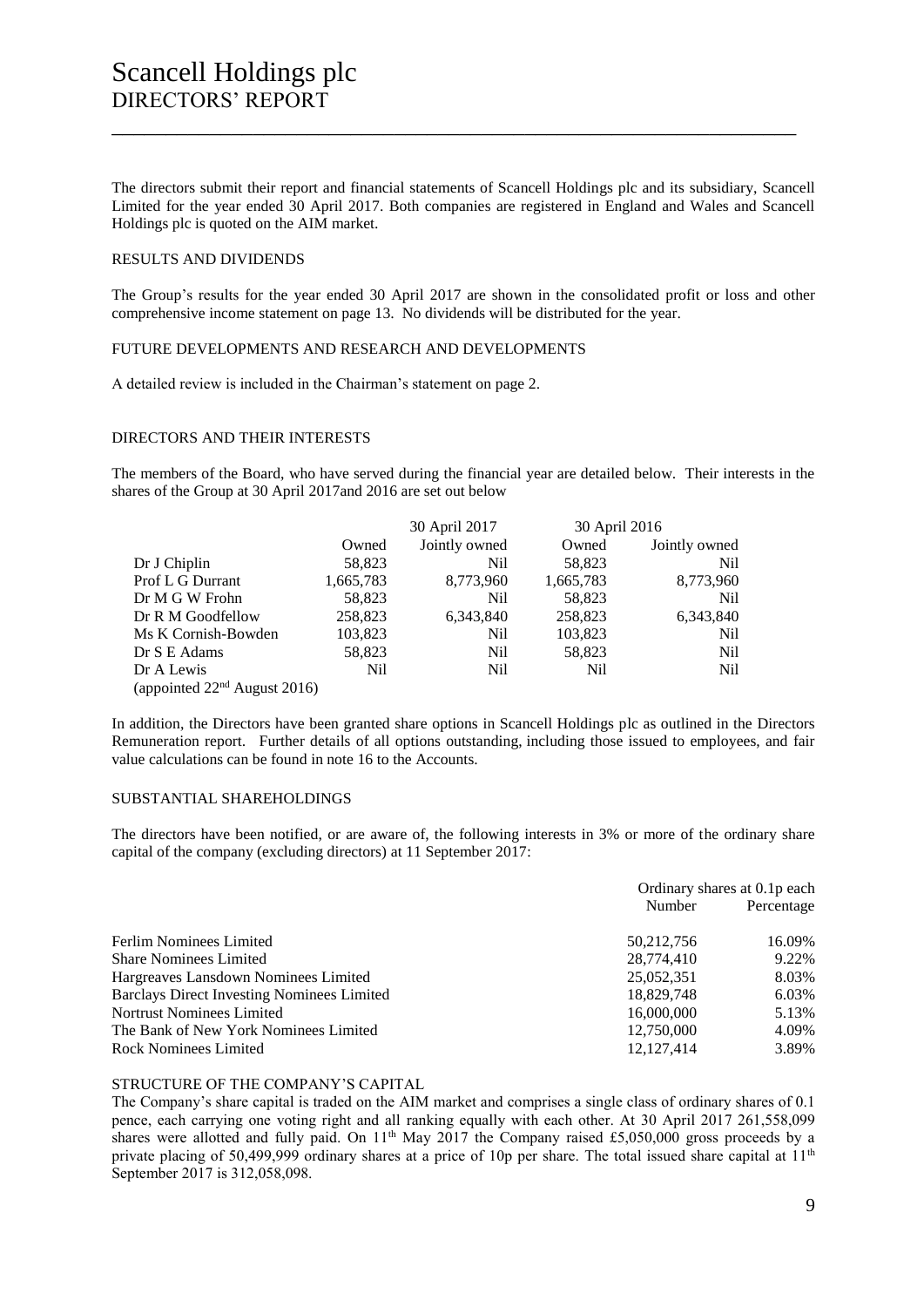Details of employee share option schemes are set out in Note 16 to the financial statements. Participants in employee share schemes have no voting or other rights in respect of the shares subject to their awards until the options are exercised, at which time the shares rank pari passu in all respects with shares already in issue.

\_\_\_\_\_\_\_\_\_\_\_\_\_\_\_\_\_\_\_\_\_\_\_\_\_\_\_\_\_\_\_\_\_\_\_\_\_\_\_\_\_\_\_\_\_\_\_\_\_\_\_\_\_\_\_\_\_\_\_\_\_\_\_

#### DIRECTORS' INDEMNITY

The directors and officers of the Company are insured against any claims arising against them for any wrongful act in their capacity as a director, officer or employee of the Company, subject to the terms and conditions of the policy.

# CORPORATE GOVERNANCE

The directors acknowledge the importance of the principles set out in the Combined Code issued by the Committee on Corporate Governance (the "Combined Code"). Although the Combined Code is not compulsory for AIM quoted companies, the directors have applied the principles as far as practicable and appropriate for a relatively small public company as follows:

Your Board comprises an executive Chairman, three executive directors and three non- executive directors. Your Board meets regularly to consider strategy, performance, approval of major capital projects and the framework of internal controls. In addition, the executive directors meet on a monthly basis for operational meetings. To enable the Board to discharge its duties, all directors receive appropriate and timely information. Briefing papers are distributed to all directors in advance of Board meetings. All Directors have access to the advice and services of the Company Secretary, who is responsible for ensuring that the Board procedures are followed and that applicable rules and regulations are complied with. The appointment and removal of the Company Secretary is a matter for the Board as a whole. In addition, procedures are in place to enable the directors to obtain independent professional advice in the furtherance of their duties, if necessary, at the Company's expense. Subject to the terms of the executive directors' service contracts, directors are subject to retirement by rotation and re-election by the Shareholders at Annual General Meetings on a three-year cycle, as required by the Articles of Association and any director appointed by the Board shall hold office only until the next Annual General Meeting and shall then be eligible for election.

The directors have established Audit and Remuneration Committees. All non- executive directors are members of the Audit and Remuneration Committees.

The Audit Committee has Matthew Frohn as Chairman, and has primary responsibility for monitoring the quality of internal controls ensuring that the financial performance of the Company is properly measured and reported on and reviewing reports from the Company's auditors relating to the Company's accounting and internal controls, in all cases having due regard to the interests of Shareholders. The Audit Committee meets at least twice a year.

The Remuneration Committee has Kate Cornish-Bowden as Chairman, and will review the performance of the executive directors and determine their terms and conditions of service, including their remuneration and the grant of options, having due regard to the interests of Shareholders. The Remuneration Committee meets not less than once every year.

#### DIRECTORS' RESPONSIBILITIES IN RESPECT OF THE FINANCIAL STATEMENTS

The directors are responsible for preparing the Strategic Report and the Directors' Report and the financial statements in accordance with applicable law and regulations.

UK Company law requires the directors to prepare Group and Company Financial Statements for each financial year. Under that law the directors are required to prepare Group financial statements in accordance with International Financial Reporting Standards ("IFRS") as adopted by the EU and have also prepared the company financial statements in accordance with International Financial Reporting Standards ("IFRS").

The group financial statements are required by law and IFRS adopted by the EU to present fairly the financial position and performance of the group; the Companies Act 2006 provides in relation to such financial statements that references in the relevant part of that Act to financial statements giving a true and fair view are references to their achieving a fair presentation.

The company's financial statements are required by law to give a true and fair view of the state of affairs of the company.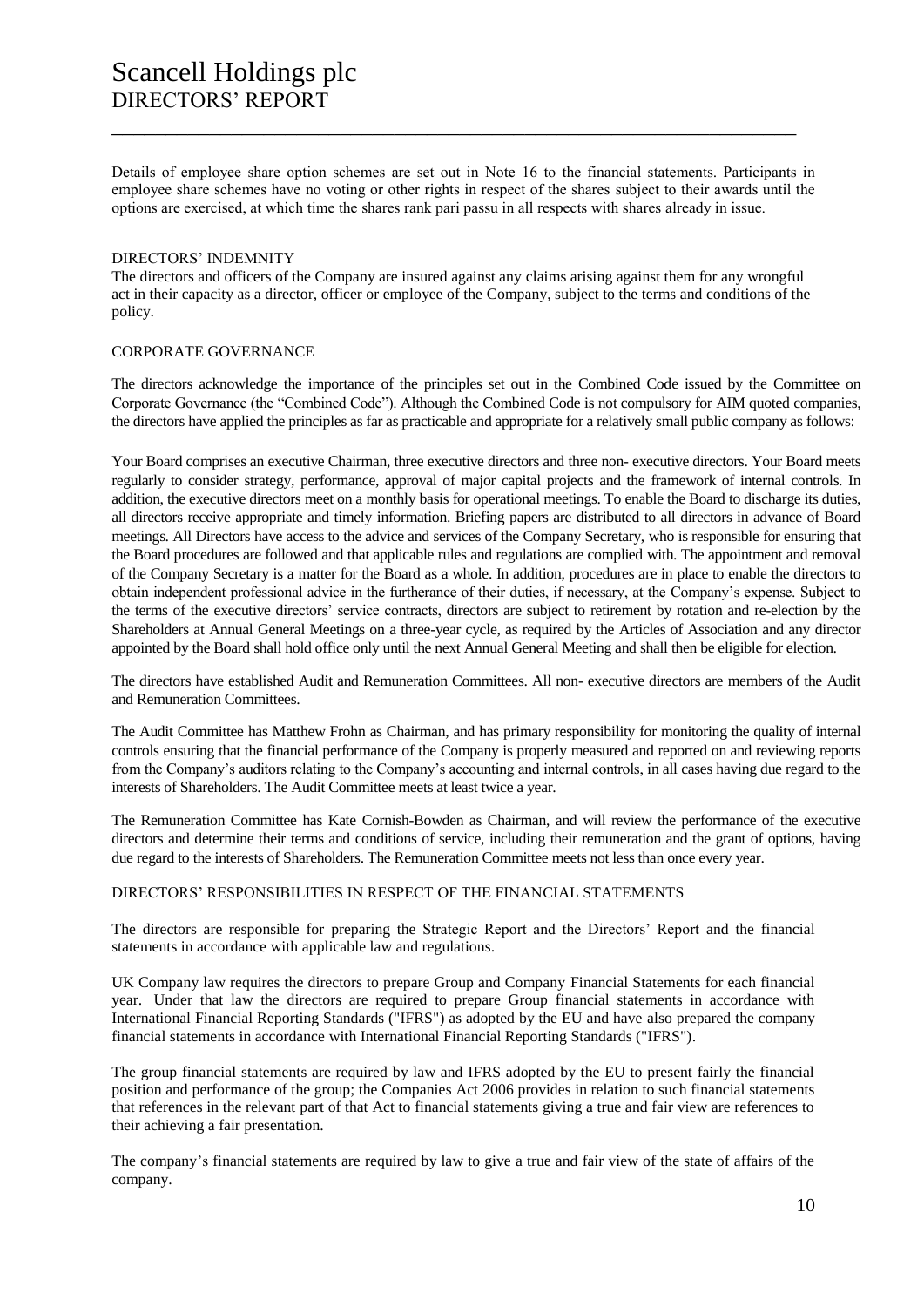In the company's financial statements, the directors are required to:

- a select suitable accounting policies and then apply them consistently;
- b make judgements and estimates that are reasonable and prudent;
- c for the company financial statements, state whether they have been prepared in accordance with IFRSs adopted by the EU;

\_\_\_\_\_\_\_\_\_\_\_\_\_\_\_\_\_\_\_\_\_\_\_\_\_\_\_\_\_\_\_\_\_\_\_\_\_\_\_\_\_\_\_\_\_\_\_\_\_\_\_\_\_\_\_\_\_\_\_\_\_\_\_

d prepare the financial statements on the going concern basis unless it is inappropriate to presume that the company will continue in business.

The directors are responsible for keeping proper accounting records that are sufficient to show and explain the Company's transactions and which disclose with reasonable accuracy at any time the financial position of the company and to enable them to ensure that the financial statements comply with the requirements of the Companies Act 2006. They are also responsible for safeguarding the assets of the group and hence for taking reasonable steps for the prevention and detection of fraud and other irregularities.

The directors are responsible for the maintenance and integrity of the corporate and financial information included on the company's website.

# STATEMENT AS TO DISCLOSURE OF INFORMATION TO AUDITORS

The directors who were in office on the date of approval of these financial statements have confirmed, as far as they are aware, that there is no relevant audit information (as defined by section 418 of the Companies Act 2006) of which the auditors are unaware. Each of the directors have confirmed that they have taken all the steps that they ought to have taken as directors in order to make themselves aware of any relevant audit information and to establish that it has been communicated to the auditor.

# AUDITORS

The auditors, Champion Accountants LLP, will be proposed for re-appointment at the forthcoming Annual General Meeting.

By approval of the Board on 12<sup>th</sup> September 2017

**John Chiplin** Chairman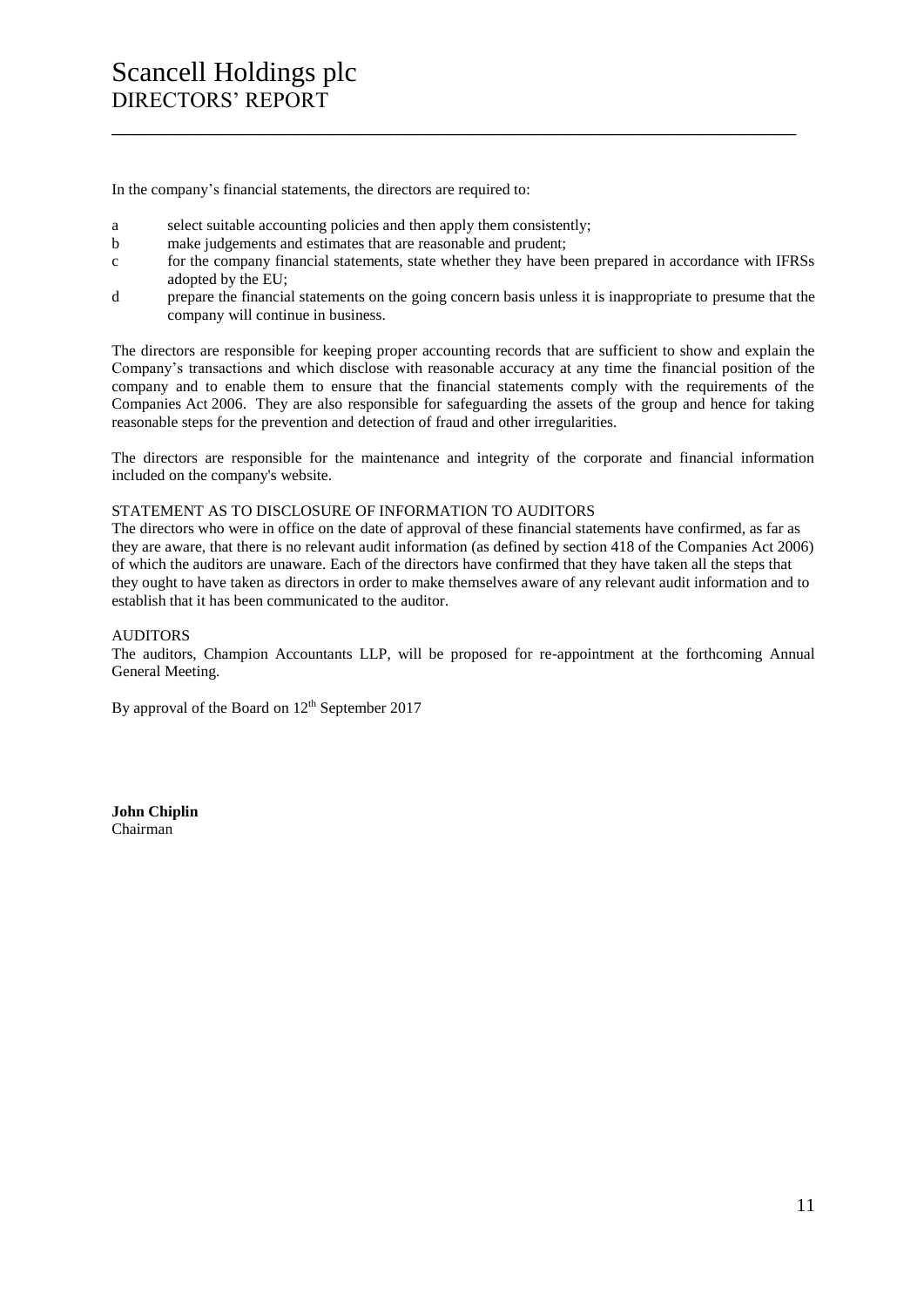# **Independent Auditor's Report to the Shareholders of Scancell Holdings plc**

We have audited the financial statements of Scancell Holdings plc for the year ended 30 April 2017 which comprise the Consolidated Profit or Loss and Other Comprehensive Income Statement, the Consolidated and Parent Company Statements of Changes in Equity, the Consolidated and Parent Company Statements of Financial Position, the Consolidated and Parent Company Cash Flow Statements and the related notes. The financial reporting framework that has been applied in their preparation is applicable law and International Financial Reporting Standards (IFRSs) as adopted by the European Union.

This report is made solely to the company's members, as a body, in accordance with Chapter 3 Part 16 of the Companies Act 2006. Our audit work has been undertaken so that we might state to the company's members those matters we are required to state to them in an auditor's report and for no other purpose. To the fullest extent permitted by law, we do not accept or assume responsibility to anyone other than the company and the company's members as a body, for our audit work, for this report, or for the opinions we have formed.

#### **Respective responsibilities of directors and auditors**

As explained more fully in the Directors' Responsibilities Statement, the directors are responsible for the preparation of the financial statements and for being satisfied that they give a true and fair view. Our responsibility is to audit and express an opinion on the financial statements in accordance with applicable law and International Standards on Auditing (UK and Ireland). Those standards require us to comply with the Auditing Practices Board's (APB's) Ethical Standards for Auditors.

#### **Scope of the audit of the financial statements**

A description of the scope of an audit of financial statements is provided on the FRC's website at : [www.frc.org.uk/apb/scope/private.cfm](http://www.frc.org.uk/apb/scope/private.cfm)

# **Opinion**

In our opinion:

- the financial statements give a true and fair view of the state of the group's and of the parent company's affairs as at 30 April 2017, and of the group's loss for the year then ended;
- the financial statements have been prepared in accordance with IFRSs as adopted by the European Union; and
- the financial statements have been prepared in accordance with the requirements of the Companies Act 2006.

# **Opinion on other matter prescribed by the Companies Act 2006**

In our opinion, based on the work undertaken in the course of the audit:

- the information given in the Strategic Report and Directors' Report for the financial year for which the financial statements are prepared is consistent with the financial statements
- the Strategic Report and Directors' Report have been prepared in accordance with applicable legal requirements

# **Matters on which we are required to report by exception**

In the light of our knowledge and understanding of the company and its environment obtained in the course of the audit, we have not identified material misstatements in the Strategic Report and the Directors' Report

We have nothing to report in respect of the following matters where the Companies Act 2006 requires us to report to you if, in our opinion:

- adequate accounting records have not been kept by the parent company, or returns adequate for our audit have not been received from branches not visited by us; or
- the parent company financial statements are not in agreement with the with the accounting records and returns; or
- certain disclosures of directors' remuneration specified by law are not made; or
- we have not received all the information and explanations we require for our audit.

Charpion Accourants LLP

**Susan** *Harris MA ACA Senior Statutory Auditor, for and on behalf of 33-37 Watergate Row, Champion Accountants LLP Chester CH1 2LE Chartered Accountants & Statutory Auditor*

*nd Floor, Refuge House*

*12th September 2017*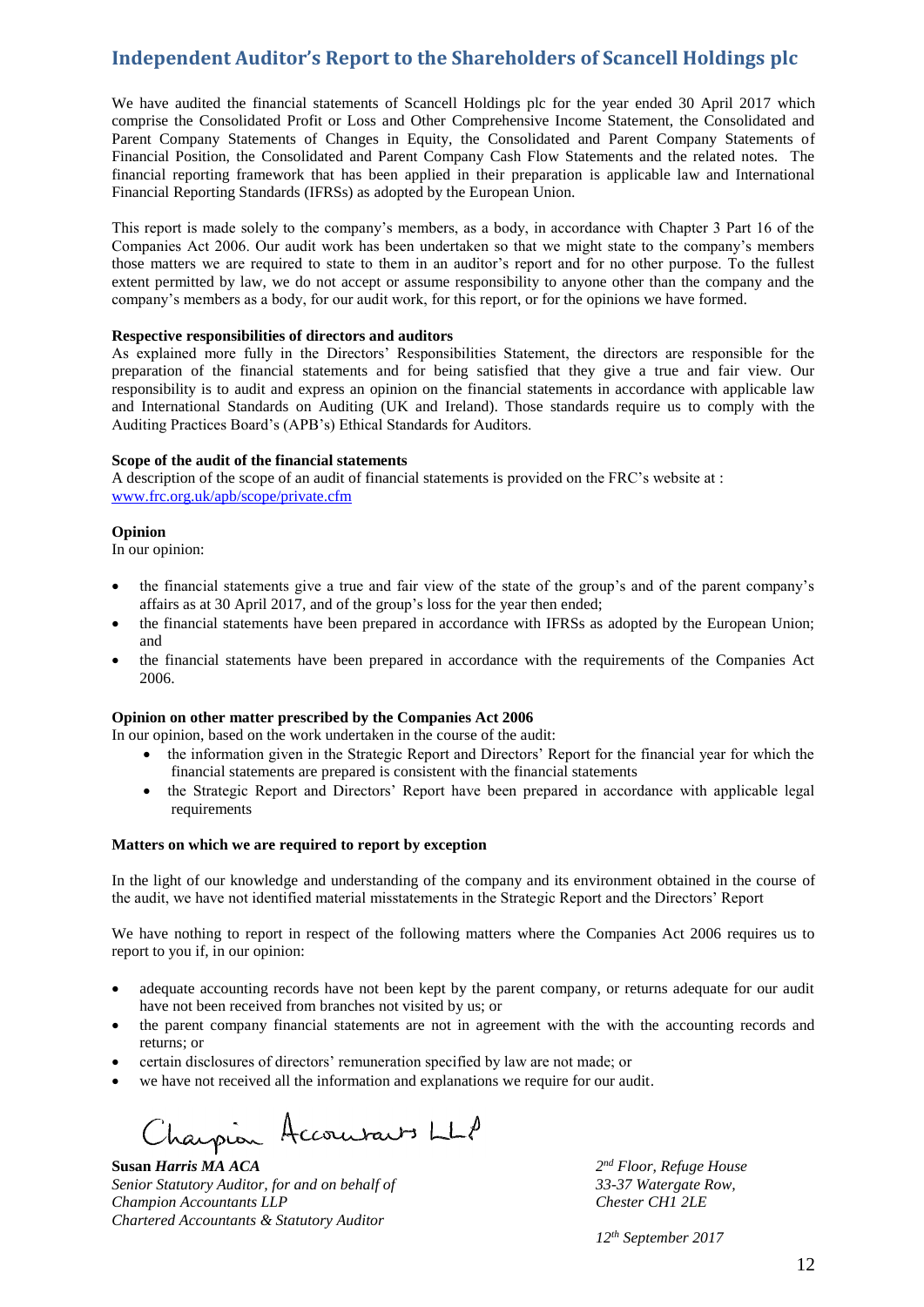# Scancell Holdings plc CONSOLIDATED PROFIT OR LOSS AND OTHER COMPREHENSIVE INCOME STATEMENT

for the year ended 30 April 2017

|                                                          | <b>Notes</b>   | 2017<br>£   | 2016<br>£   |
|----------------------------------------------------------|----------------|-------------|-------------|
| Development expenses                                     |                | (2,766,098) | (2,009,046) |
| Administrative expenses                                  |                | (1,782,738) | (1,034,117) |
| <b>OPERATING LOSS</b>                                    | 3              | (4,548,836) | (3,043,163) |
| Interest receivable and similar income                   |                | 53,445      | 13,552      |
| <b>LOSS BEFORE TAXATION</b>                              |                | (4,495,391) | (3,029,611) |
| Taxation                                                 | $\overline{4}$ | 950,412     | 446,338     |
| <b>LOSS FOR THE YEAR</b>                                 |                | (3,544,979) | (2,583,273) |
| Attributable to:<br>Equity holders of the parent company |                | (3,544,979) | (2,583,273) |
|                                                          |                |             |             |
| EARNINGS PER ORDINARY SHARE (pence)                      | 5              |             |             |
| Continuing<br>Basic                                      |                | (1.36p)     | (1.14p)     |
| Diluted                                                  |                | (1.36p)     | (1.14p)     |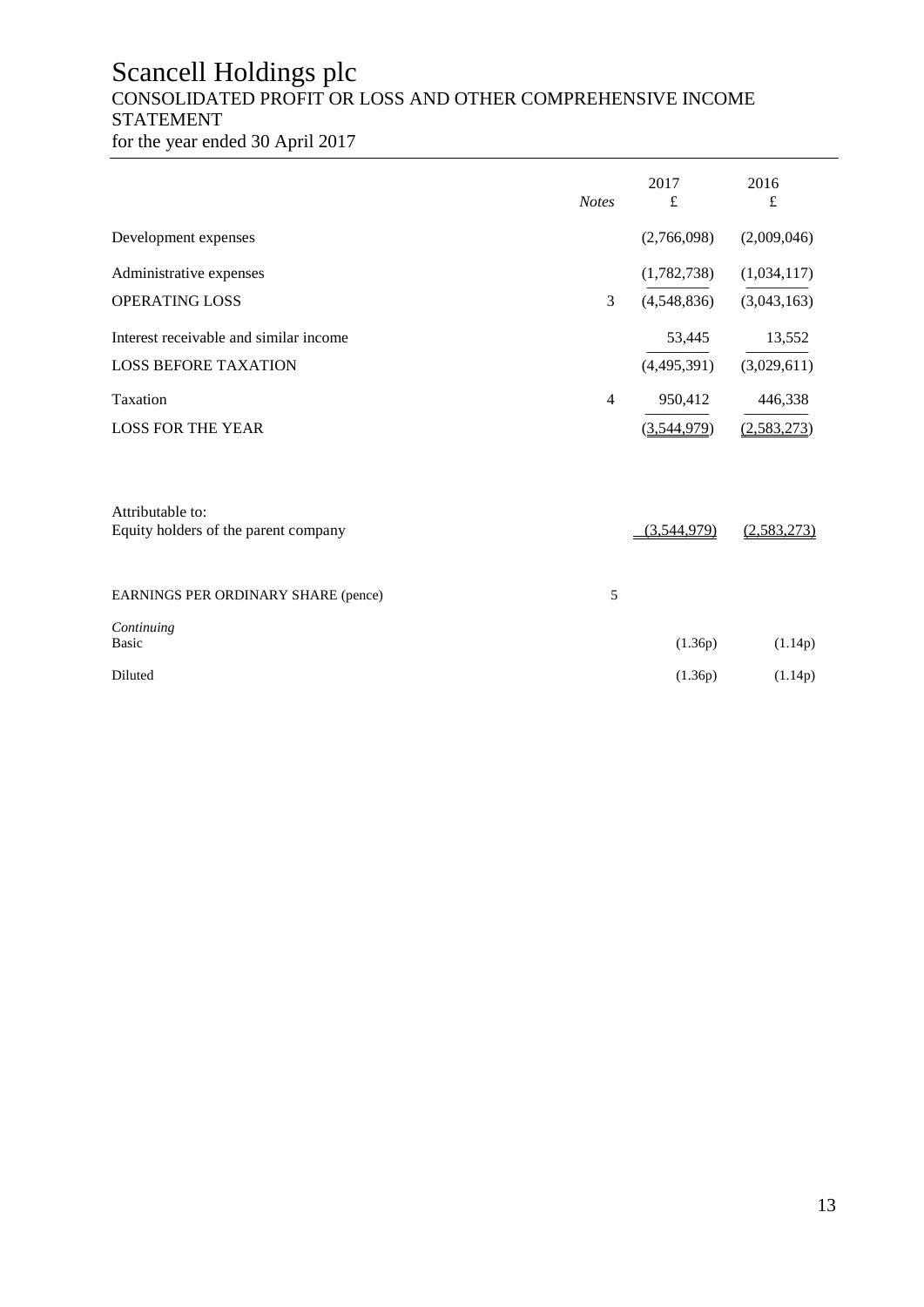# Scancell Holdings plc CONSOLIDATED STATEMENT OF CHANGES IN EQUITY

for the year ended 30 April 2017

|                       | <b>Share</b> | <b>Share</b> | <b>Share</b> | <b>Retained</b> |              |
|-----------------------|--------------|--------------|--------------|-----------------|--------------|
|                       | Capital      | Premium      | Option       | <b>Earnings</b> | <b>Total</b> |
|                       | £            | £            | $\pounds$    | £               | £            |
| Balance 1st May 2015  | 224,951      | 16,036,276   | 613,726      | (10, 120, 951)  | 6,754,002    |
| Share issue           | 36,607       | 6,186,653    |              |                 | 6,223,260    |
| Expenses of issue     |              | (437, 634)   |              |                 | (437, 634)   |
| Loss for the year     |              |              |              | (2,583,273)     | (2,583,273)  |
| Share option charge   |              |              | 35,926       |                 | 35,926       |
| Balance 30 April 2016 | 261,558      | 21,785,295   | 649,652      | (12,704,224)    | 9,992,281    |
| Loss for the year     |              |              |              | (3,544,979)     | (3,544,979)  |
| Share option charge   |              |              | 52,023       |                 | 52,023       |
| Balance 30 April 2017 | 261,558      | 21,785,295   | 701,675      | (16,249,203)    | 6,499,325    |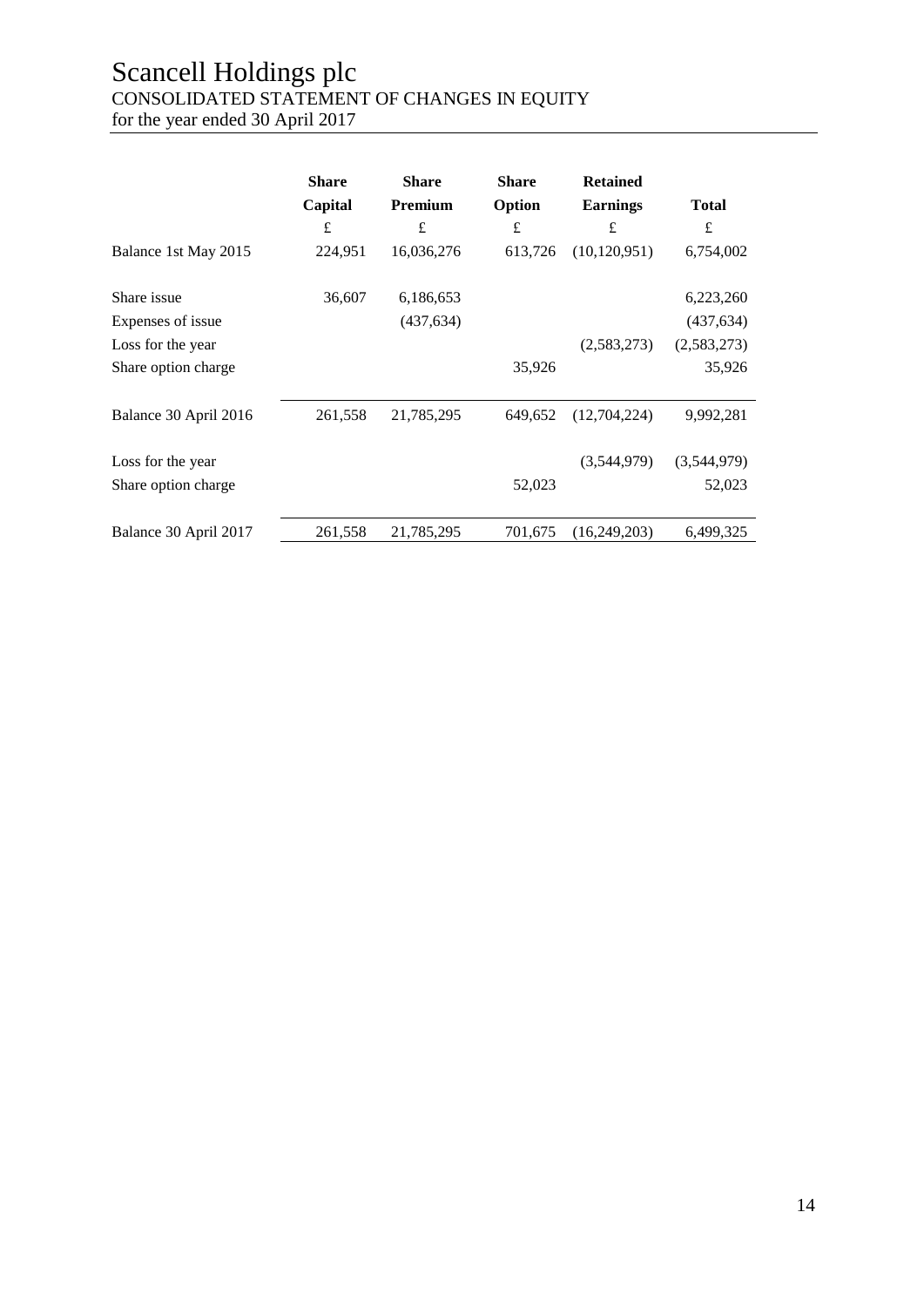# Scancell Holdings plc

# CONSOLIDATED STATEMENT OF FINANCIAL POSITION

As at 30 April 2017

|                                                  | <b>Notes</b> | 2017<br>£      | 2016<br>£      |
|--------------------------------------------------|--------------|----------------|----------------|
| <b>ASSETS</b>                                    |              |                |                |
| Non-current assets<br>Plant and machinery        | 9            | 93,109         | 64,611         |
| Goodwill                                         | 10           | 3,415,120      | 3,415,120      |
|                                                  |              | 3,508,229      | 3,479,731      |
| <b>Current</b> assets                            |              |                |                |
| Trade and other receivables                      | 12           | 101,803        | 120,765        |
| Tax receivables                                  |              | 748,837        | 440,001        |
| Cash and cash equivalents                        |              | 2,672,335      | 6,527,435      |
|                                                  |              | 3,522,975      | 7,088,201      |
| <b>TOTAL ASSETS</b>                              |              | 7,031,204      | 10,567,932     |
|                                                  |              |                |                |
| <b>LIABILITIES</b><br><b>Current Liabilities</b> |              |                |                |
| Trade and other payables                         | 13           | (531,879)      | (575, 651)     |
|                                                  |              |                |                |
| <b>TOTAL LIABILITIES</b>                         |              | (531, 879)     | (575, 651)     |
|                                                  |              |                |                |
| <b>NET ASSETS</b>                                |              | 6,499,325      | 9,992,281      |
| <b>SHAREHOLDERS' EQUITY</b>                      |              |                |                |
| Called up share capital                          | 14           | 261,558        | 261,558        |
| Share premium                                    | 15           | 21,785,295     | 21,785,295     |
| Share option reserve                             | 15           | 701,675        | 649,652        |
| Profit and loss account                          | 15           | (16, 249, 203) | (12, 704, 224) |
| TOTAL SHAREHOLDERS' EQUITY                       |              | 6,499,325      | 9,992,281      |
|                                                  |              |                |                |

These financial statements were approved by the directors and authorised for issue on 12<sup>th</sup> September 2017 and are signed on their behalf by:

**John Chiplin** Director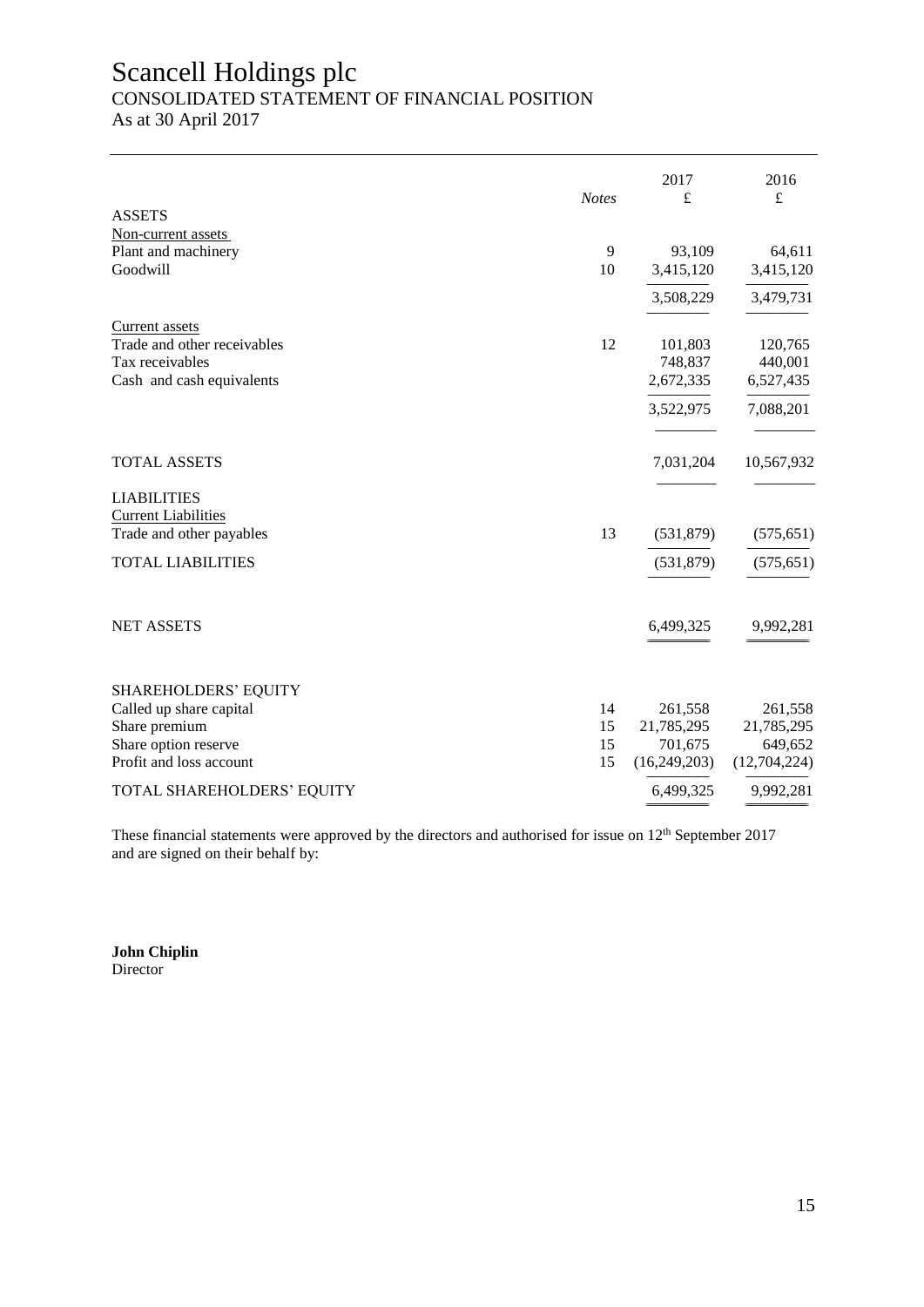# Scancell Holdings plc

# CONSOLIDATED CASH FLOW STATEMENT

for the year ended 30 April 2017

| <b>Notes</b>                                                    | 2017<br>£              | 2016<br>£               |
|-----------------------------------------------------------------|------------------------|-------------------------|
| <b>Operating activities</b>                                     |                        |                         |
| 19<br>Cash generated from operations<br>Income taxes received   | (4,489,042)<br>641,576 | (2,997,585)<br>666,841  |
| Net cash from operating activities                              | (3,847,466)            | (2,330,744)             |
| <b>Investing activities</b>                                     |                        |                         |
| Grant monies<br>Assets acquisition<br>Other income              | (61,079)<br>47,060     | 9,776                   |
| Finance income                                                  | 6,385                  | 3,776                   |
| Net cash used by investing activities                           | (7,634)                | 13,552                  |
| <b>Financing activities</b>                                     |                        |                         |
| Proceeds from issue of share capital<br>Expenses of share issue |                        | 6,223,260<br>(437, 634) |
| Net cash generated from financing activities                    |                        | 5,785,626               |
| Net increase/(decrease) in cash and cash equivalents            | (3,855,100)            | 3,468,434               |
| Cash and cash equivalents at beginning of the year              | 6,527,435              | 3,059,001               |
| Cash and cash equivalents at end of the year                    | 2,672,335              | 6,527,435               |

\_\_\_\_\_\_\_\_\_\_\_\_\_\_\_\_\_\_\_\_\_\_\_\_\_\_\_\_\_\_\_\_\_\_\_\_\_\_\_\_\_\_\_\_\_\_\_\_\_\_\_\_\_\_\_\_\_\_\_\_\_\_\_\_\_\_\_\_\_\_\_\_\_\_\_\_\_\_\_\_\_\_\_\_\_\_\_\_\_\_\_\_\_\_\_\_\_\_\_\_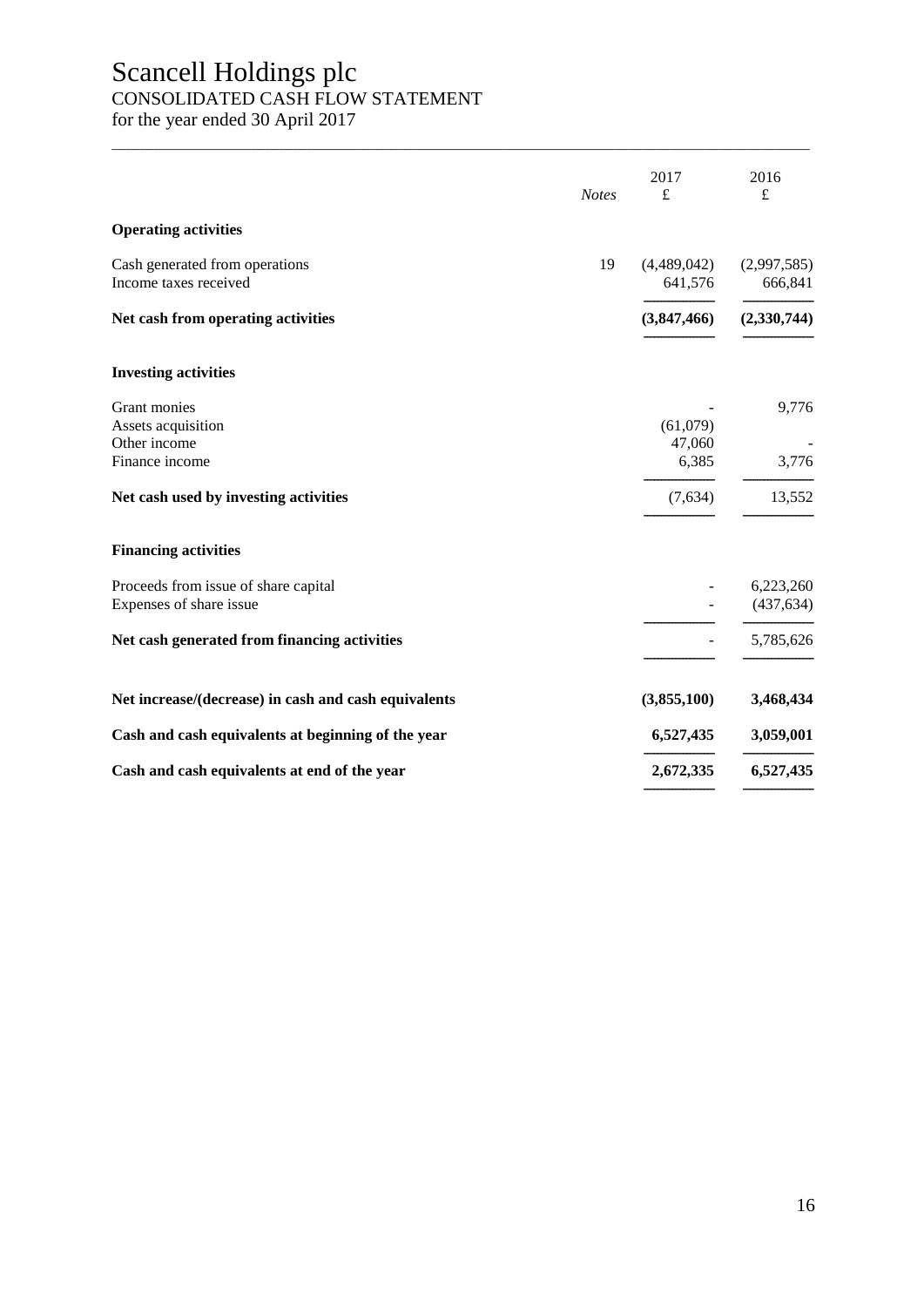# 1 ACCOUNTING POLICIES

#### *Basis of Preparation*

These financial statements were approved by the board of directors on 12 September 2017.

The financial statements have been prepared under the historical cost convention and in accordance with applicable accounting standards and present the results of Scancell Holdings plc and its subsidiary Scancell Limited.

The financial statements have been prepared on the going concern basis on the grounds that the directors have reviewed the funding available and the group's cash flow forecast and are content that, following the issue of shares on 11th May 2017 which raised £4.7m net proceeds, sufficient resources are available to enable the group to continue in operation for at least twelve months from the date of approval of these accounts.

These financial statements have been prepared in accordance with International Financial Reporting Standards ('IFRS'), as adopted by the European Union, and with those parts of the Companies Act 2006 applicable to companies reporting under IFRS. Assets and liabilities are initially recognised at historical cost or transaction value unless otherwise stated in the relevant accounting policies below.

The financial statements are presented in sterling which is the functional currency of the company rounded up to the nearest pound.

#### *New standards and interpretation*

At the date of authorisation of these financial statements a number of new Standards and Interpretations have been issued but are not yet effective and have not been applied in these financial statements.

The directors do not believe that the adoption of these Standards and Interpretations would have a material impact on the financial statements of the Group. The directors anticipate that the adoption of these Standards and Interpretations in future periods will have no material impact on the financial statements of the Group when the relevant standards and interpretations come into effect.

# *Key sources of estimation and uncertainty*

The preparation of financial statements in accordance with IFRS requires the use of certain critical accounting estimates. It also requires management to exercise judgement in the process of applying the accounting policies. The notes to the financial statements set out areas involving a higher degree of judgement or complexity, or areas where assumptions are significant to the financial statements such as intangible assets. Although these estimates are based upon management's best knowledge of the amount event or actions, actual results may ultimately differ from those estimates. In the process of applying the Group's accounting policies, management has made the following judgements that have the most significant effect on the amounts recognised in the financial statements:

# *Identification and valuation of intangible assets on acquisition*

The directors use their judgement to identify the separate intangible assets and then determine a fair value for each based upon the consideration paid, the nature of the asset, industry statistics, future potential and other relevant factors. These fair values will be reviewed for indications of impairment annually.

#### *Segmental analysis*

The Group's principal activity consists of the discovery and development of novel monoclonal antibodies and vaccines for the treatment of cancer. The directors believe that these activities comprise one operational segment and consequently segmental analysis by business segment is not considered necessary.

#### *Share-based payments*

In calculating the fair value of equity-settled share-based payments using the Black-Scholes option pricing model, the directors are required to exercise their judgement in determining input parameters which may have a material effect on the fair value calculated..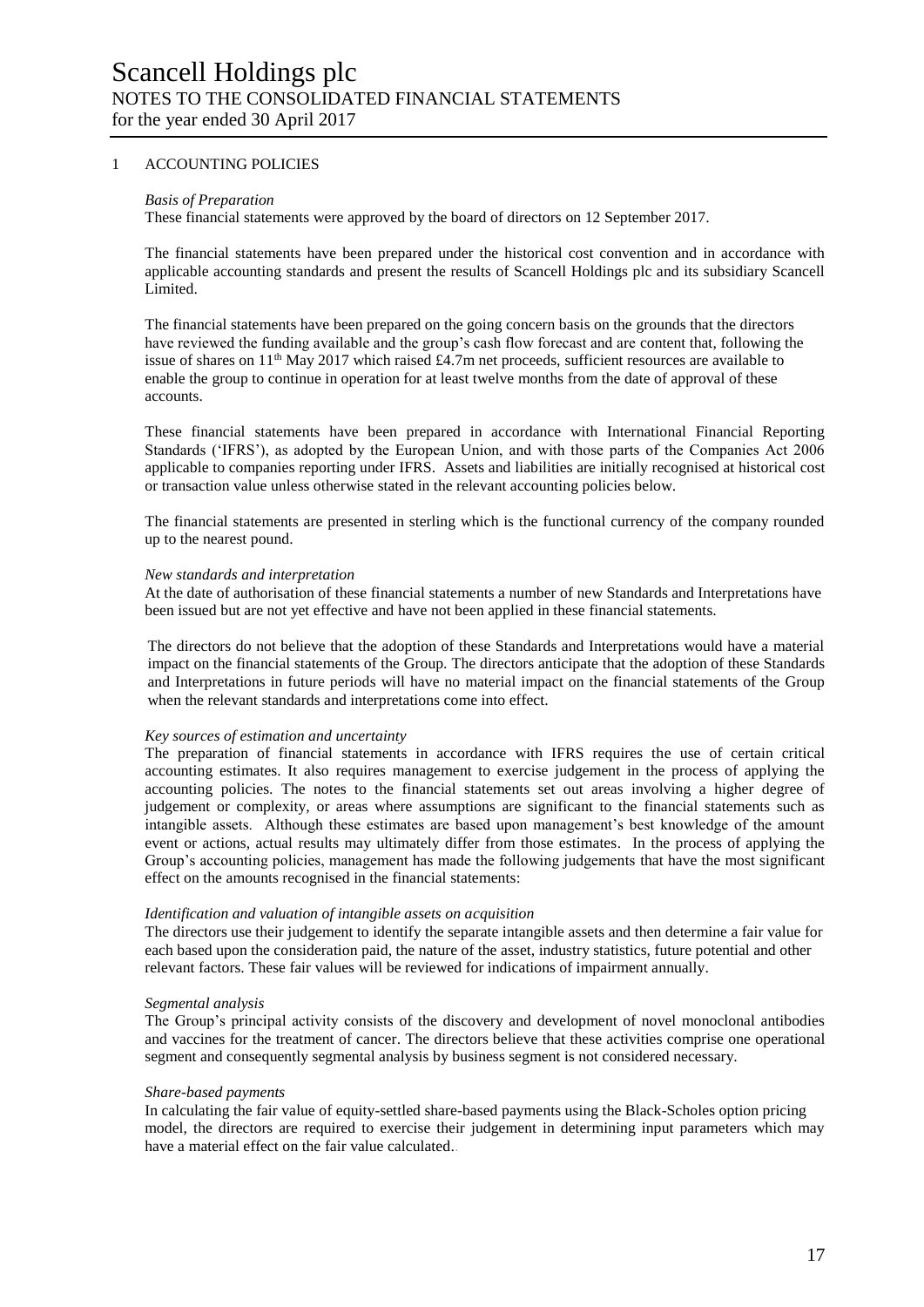#### BUSINESS COMBINATIONS

The financial statements incorporate the financial statements of the Company and its subsidiary, Scancell Limited. Unrealised gains on transactions between the Group and its subsidiary are eliminated. Unrealised losses are also eliminated unless the transaction provides evidence of an impairment of the asset transferred.

The purchase method of accounting is used to account for the acquisition of subsidiaries by the Group since date of transition. The cost of an acquisition is measured as the fair value of the assets given, equity instruments issued and liabilities incurred or assumed at the date of exchange, plus costs directly attributable to the acquisition. Any costs related to the acquisition are expensed in the period in which they are incurred.

Identifiable assets acquired and liabilities and contingent liabilities assumed in a business combination are measured initially at their fair values at the acquisition date. The excess of the cost of the acquisition over the fair value of assets and liabilities is recorded as goodwill. If the cost of the acquisition is less than the fair value of the net assets of the subsidiary acquired the difference is recognised directly in the consolidated profit or loss and other comprehensive income statement.

#### Subsidiary:

A subsidiary is an entity controlled by the Company. Control exists when the Company has the power, directly or indirectly (but normally through voting rights granted through the Company's shareholdings), to govern the financial and operating policies of an entity to obtain benefits from its activities. The financial statements of the subsidiary are included in the consolidated financial statements.

#### Acquisitions:

On acquisition, the assets and liabilities of a subsidiary, including identifiable intangible assets, are measured at their fair value at the date of acquisition. Any excess of the cost of acquisition over the fair value of the identifiable net assets acquired is recorded as goodwill. Goodwill is reviewed for impairment annually and any impairment is recognised immediately in the consolidated profit or loss and other comprehensive income statement. Impairment is determined by comparing the recoverable amount of goodwill with its carrying value. For goodwill, the carrying value is compared to the market capitalisation of Scancell Holdings plc, as quoted on AIM at the year end. The recoverable amount is the greater of an asset's value in use or its fair value less costs to sell. Where the recoverable amount is less than the carrying value, the asset is considered impaired and is written down through the consolidated profit or loss and other comprehensive income statement to its recoverable amount.

The Directors have carried out an impairment review of goodwill carried forward at the balance sheet date and do not believe that an adjustment for impairment is necessary.

The results and cash flows relating to the business are included in the consolidated accounts from the date of combination.

# **REVENUE**

Revenue is measured at the fair value of the consideration received or receivable and net of discounts and sales related taxes at the point when the company is legally entitled to the income.

#### **EXPENDITURE**

All expenditure is accounted for on an accruals basis and is classified under headings that aggregate all costs related to the category of expenditure.

#### TANGIBLE FIXED ASSETS

Tangible fixed assets are stated at cost less accumulated depreciation and any accumulated impairment losses.

Depreciation is provided at the following annual rates in order to write off each asset over its estimated useful life

| Plant and machinery | - 25% on reducing balance |
|---------------------|---------------------------|
| Computer Equipment  | - 33% on reducing balance |

#### IMPAIRMENT OF TANGIBLE AND INTANGIBLE ASSETS

At each balance sheet date, the Group reviews the carrying amounts of its tangible and intangible assets to determine whether there is any indication that those assets have suffered an impairment loss. If any such indication exists, the recoverable amount of the asset is estimated in order to determine the extent of the impairment loss (if any). An impairment loss is immediately recognised as an expense, in the consolidated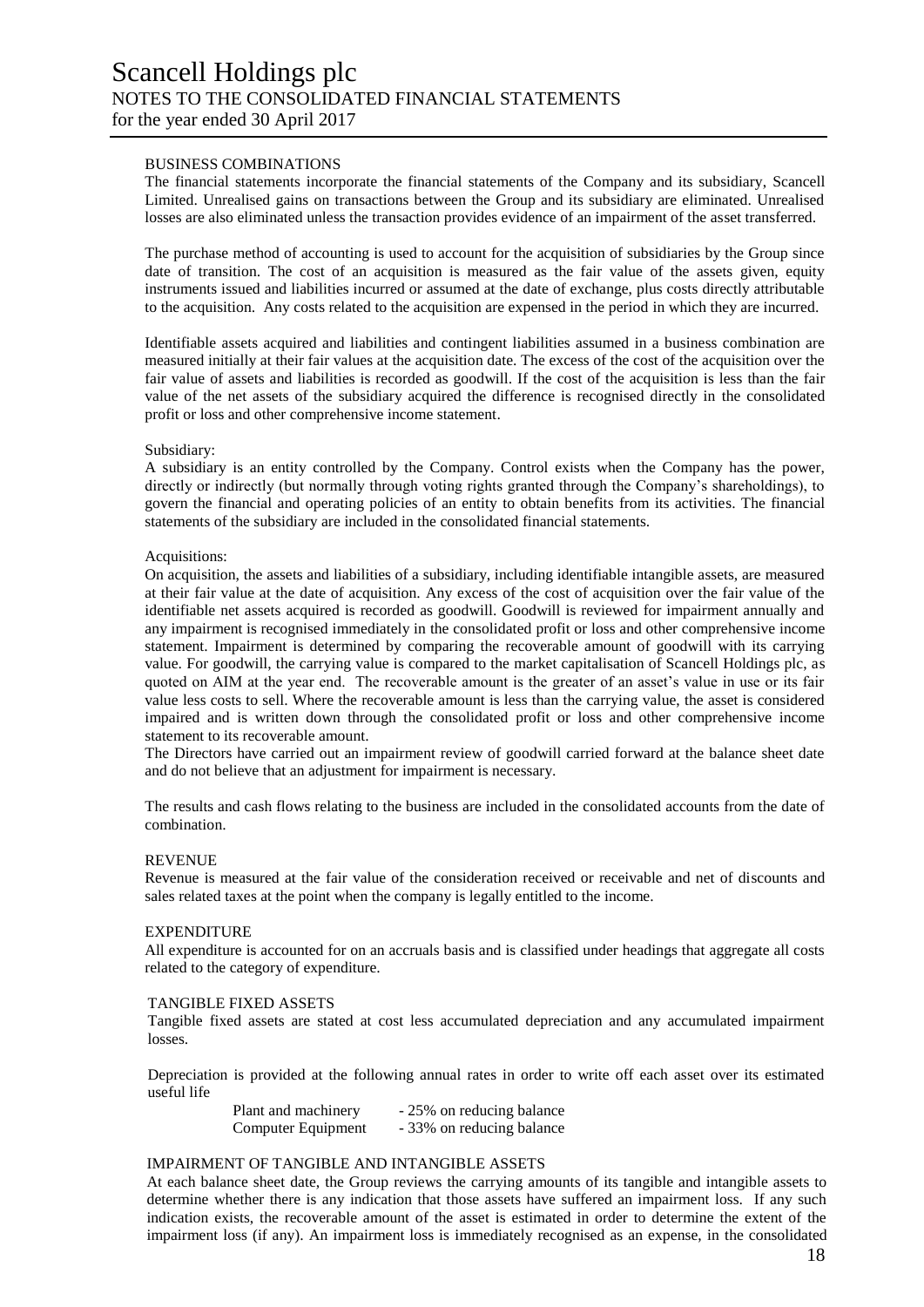profit or loss and other comprehensive income statement. The recoverable amount is the greater of an asset's value in use or its fair value less costs to sell. Where the recoverable amount is less than the carrying value, the asset is considered impaired and is written down through the consolidated profit or loss and other comprehensive income statement to its recoverable amount less costs to sell.

# TAXATION

Current tax is provided at amounts expected to be paid (or recovered) using the tax rates and laws that have been enacted or substantially enacted by the balance sheet date.

Deferred tax is recognised in respect of all temporary differences identified at the balance sheet date, except to the extent that the deferred tax arises from the initial recognition of goodwill (if amortisation of goodwill is not deductible for tax purposes) or the initial recognition of an asset or liability in a transaction which is not a business combination and at the time of the transaction affects neither accounting profit nor taxable profit and loss. Temporary differences are differences between the carrying amount of the Group's assets and liabilities and their tax base.

Deferred tax liabilities may be offset against deferred tax assets within the same taxable entity. Any remaining deferred tax asset is recognised only when, on the basis of all available evidence, it can be regarded as probable that there will be suitable taxation profits, within the same jurisdiction, in the foreseeable future against which the deductible temporary differences can be utilised.

Deferred tax is provided on temporary differences arising in the subsidiary company except where the timing of reversal of the temporary differences will not reverse in the foreseeable future. Deferred tax is measured at the average tax rates that are expected to apply in the period in which the asset is realised or liability settled, based on tax rates and laws that have been enacted or substantially enacted by the balance sheet date. Measurement of deferred tax liabilities and assets reflects the tax consequences expected to fall from the manner in which the asset or liability is recovered or settled.

# INVESTMENTS

Investments in subsidiaries are stated at cost less any provisions for impairment. An impairment is recognised when the recoverable amount of the investment is less than the carrying amount.

# RESEARCH AND DEVELOPMENT

Expenditure on research and development is written off in the year in which it is incurred.

An internally generated asset arising from the group's development activities is only recognised if all of the following criteria are met:

- technical feasibility of completing the intangible asset so that it will be available for sale

- intention to complete the intangible asset and use or sell it

- ability to use or sell the intangible asset
- the intangible asset will generate future economic benefit
- resources are available both technically and financially in order to complete the development.

In the case of development projects undertaken by the group, regulatory and other uncertainties generally mean that such criteria are not met. Where no internally generated intangible asset can be recognised, development expenditure is recognised as an expense in the period in which it is incurred.

# HIRE PURCHASE AND LEASING COMMITMENTS

Rentals paid under operating leases are charged to the profit and loss account on a straight line basis over the period of the lease.

# FOREIGN CURRENCIES

Foreign currency assets and liabilities are converted to sterling at the rates of exchange ruling at the end of the financial year. Transactions in foreign currencies are converted to sterling at the rates of exchange ruling at the transaction date. All of the resulting exchange differences are recognised in the profit and loss account as they arise.

# CASH

Cash includes cash-in-hand, deposits held at call with banks, and bank overdrafts. Bank overdrafts are shown within current liabilities on the balance sheet.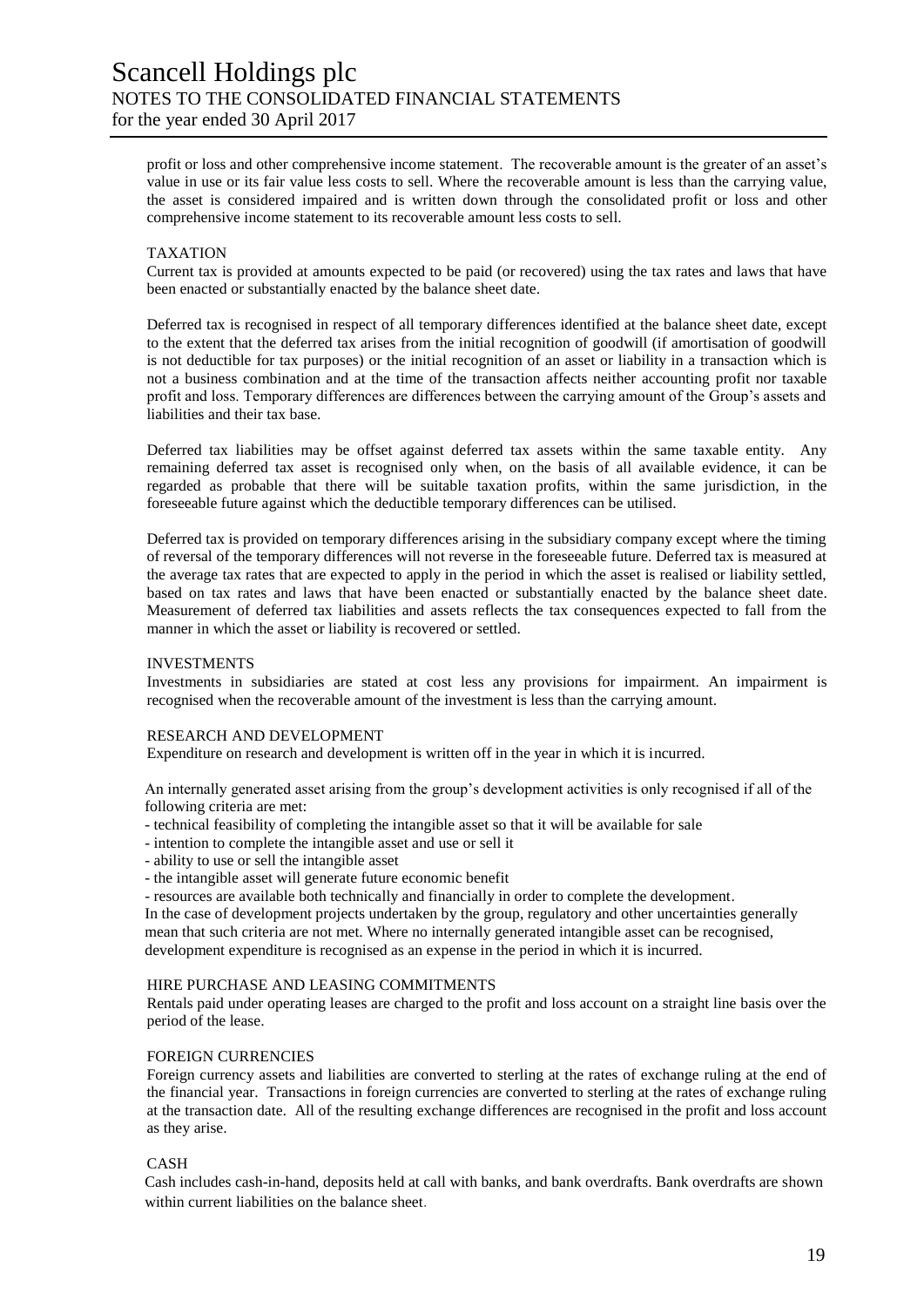# CREDITORS AND PROVISIONS

Creditors and provisions are recognised when the company has a present obligation resulting from a past event that will probably result in the transfer of funds to a third party and the amount to be settled can be reliably measured or estimated.

#### **EQUITY**

Equity comprises the following:

- Share capital represents the nominal value of equity shares.
- Share premium represents the excess over nominal value of the fair value of consideration received for equity shares, net of expenses of the share issue.
- Retained earnings include all current and prior period results as disclosed in the consolidated profit or loss and other comprehensive income statement.
- Share-based payment reserve is the corresponding entry to the expense arising from equity-settled share-based payments.

#### SHARE BASED PAYMENTS

In accordance with IFRS2 – 'Share based payments', a charge is made for all share –based payments including share options based upon the fair value of the instrument issued.

Under IFRS 2 the charge in the Profit and Loss Account for granted share options is based upon the fair value of the options at grant date and is charged over the expected vesting period. Estimates of leaver rates are taken into account over the vesting period. A charge has been recognised for all awards granted and is charged to the same expense category as the remuneration costs for the employee to whom the share award has been made. An equivalent amount is credited to the share option reserve in the balance sheet, with no resulting impact on net assets. The share options have been granted to directors and employees in the subsidiary company, Scancell Limited. Within Scancell Holdings plc, the parent company, a credit has been made to the share option reserve whilst the debit is treated as an increase in the value of the subsidiary company.

#### 2 SEGMENT REPORTING

A business segment is a group of assets and operations engaged in providing products or services that are subject to risks and returns that are different from those of other business segments. A geographical segment is engaged in providing products or services within a particular economic environment that are subject to risks and returns which are different from those of segments operating in other economic environments.

The directors consider that the group operated within a single business segment.

### 3 OPERATING LOSS

|                                                                          | 2017      | 2016      |
|--------------------------------------------------------------------------|-----------|-----------|
|                                                                          | £         | £         |
| Operating Loss is stated after charging/(crediting):                     |           |           |
| Depreciation on tangible fixed assets                                    | 32,581    | 21,893    |
| Operating lease rentals                                                  | 50,580    | 12,500    |
| Research and development                                                 | 2,766,098 | 2,009,046 |
| Auditors' remuneration – fee payable for audit of the company            | 8,250     | 8.250     |
| Auditors' remuneration – fee payable for audit of the subsidiary company | 11,000    | 10,775    |
| Auditors' remuneration for non-audit services                            | 1.500     | 1,500     |
| Directors' remuneration                                                  | 543,382   | 330,448   |
|                                                                          |           |           |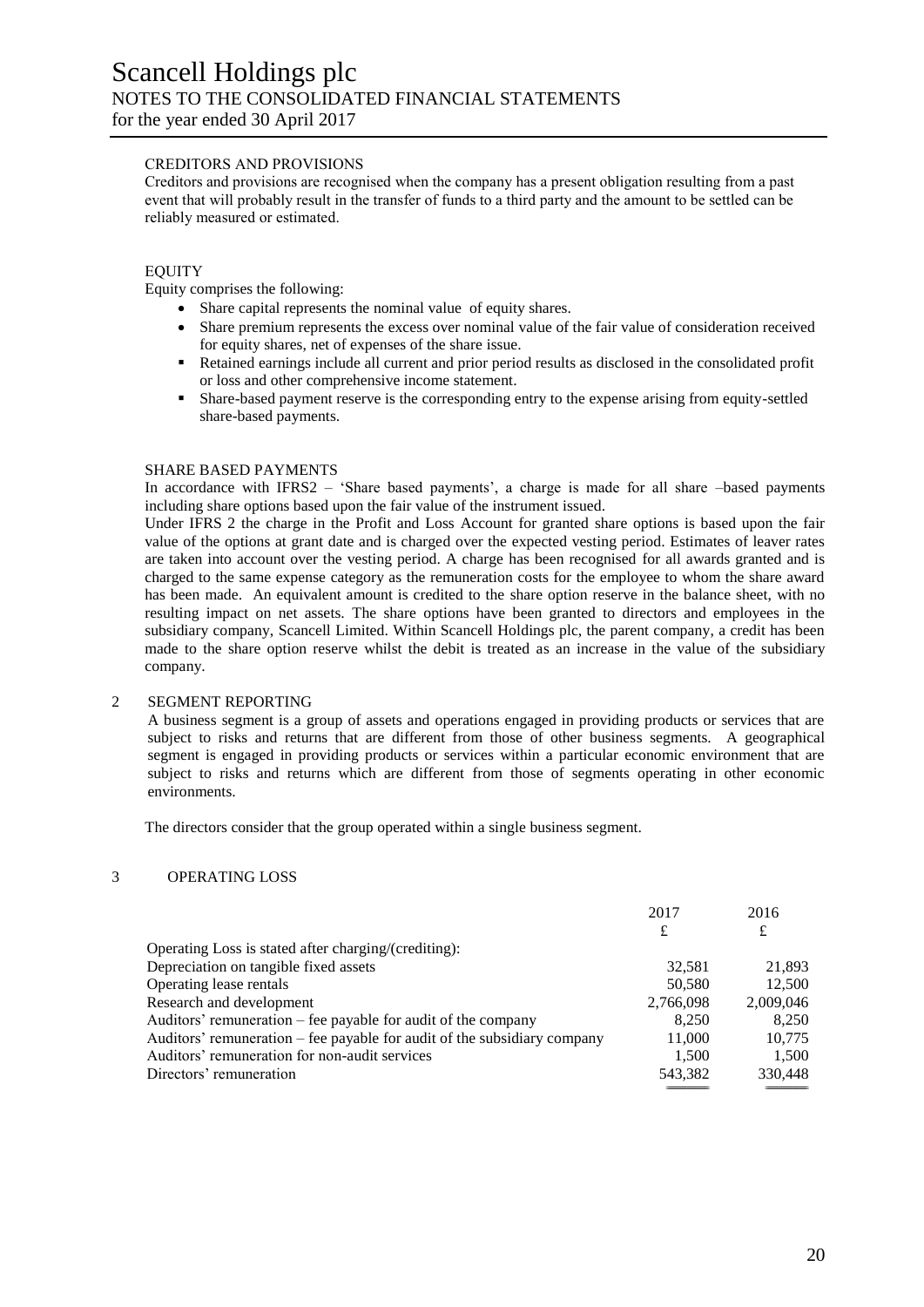#### 4 TAXATION

| 2017    | 2016    |
|---------|---------|
| £       | £       |
| 748.837 | 440.001 |
| 201,575 | 6.337   |
|         | 446.338 |
|         | 950,412 |

#### **Factors affecting the tax credit**

The tax assessed for the years is lower than the applicable rate of corporation tax in the UK. The difference is explained below:

================================= =================================

|                                                                            | 2017<br>£   | 2016<br>£   |
|----------------------------------------------------------------------------|-------------|-------------|
| Loss on ordinary activities before tax                                     | (4,495,391) | (3,029,611) |
| Loss on ordinary activities multiplied by the small company rate of tax in |             |             |
| the UK (19.92%/20%)                                                        | (895, 482)  | (605, 922)  |
| Effects of:                                                                |             |             |
| Disallowed expenditure                                                     | 10,363      | 8,733       |
| Timing differences                                                         | (6, 465)    | 7.777       |
| Enhanced tax relief on R&D expenditure                                     | (581, 466)  | (343,593)   |
| Reduced tax relief for losses surrendered for R&D tax credits              | 279,910     | 166,897     |
| Prior year (under)/ over provision                                         | (201, 575)  | (6,337)     |
| Unrelieved losses carried forward                                          | 444,303     | 326,107     |
| Current tax (credit)                                                       | (950, 412)  | (446,338)   |

The Group has tax losses to carry forward against future profits of approximately £12,808,000 (2016: £11,180,000).

A deferred tax asset has not been recognised in respect of these losses as the Group does not anticipate sufficient taxable profits to arise in the foreseeable future to fully utilise them.

The estimated value of the deferred tax asset not recognised measured at the prevailing rate of tax when the timing differences are expected to reverse is £2,164,000 (2016: £1,888,000).

# 5 EARNINGS PER SHARE

#### *Basic earnings per share*

The earnings and weighted average number of ordinary shares used in the calculation of basic earnings per share is as follows:

|                                                                                                            | 2017        | 2016               |
|------------------------------------------------------------------------------------------------------------|-------------|--------------------|
| Earnings used in calculation of basic earnings per share                                                   | (3.544.979) | <u>(2,583,273)</u> |
|                                                                                                            | Number      | <b>Number</b>      |
| Weighted average number of ordinary shares of 0.1p each for the<br>calculation of basic earnings per share | 261,558,099 | 227,558,335        |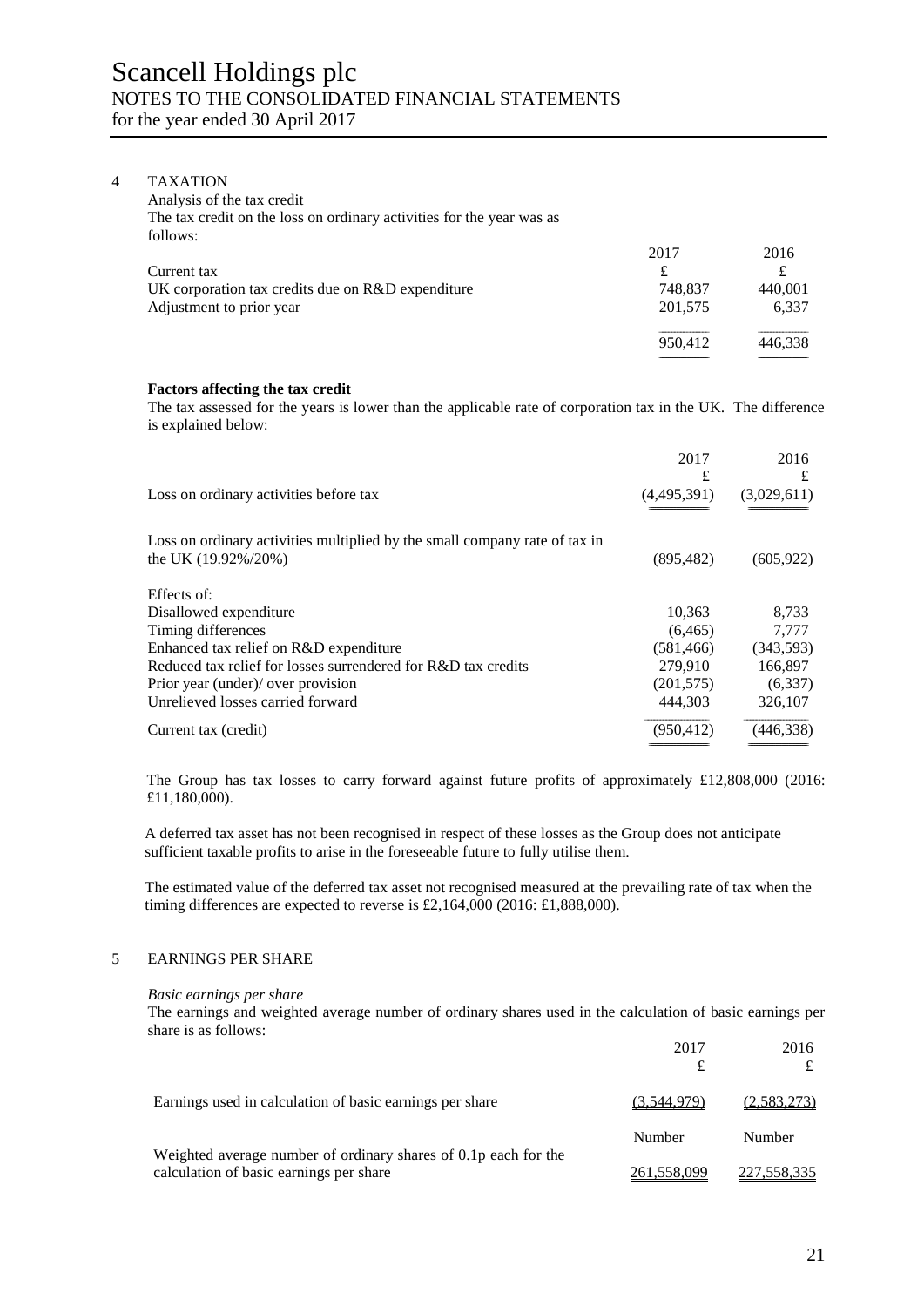#### *Diluted earnings per share*

As the Group is reporting a loss from continuing operations for both years then, in accordance with IAS33, the share options are not considered dilutive because the exercise of the share options would have the effect of reducing the loss per share.

On 11 May 2017, the Company issued a further 50,499,999 ordinary shares which increased the number of shares in issue to 312,058,098.

# 6 STAFF COSTS

|                                                                                              | 2017      | 2016    |
|----------------------------------------------------------------------------------------------|-----------|---------|
|                                                                                              |           | £       |
| Directors' salaries                                                                          | 456,250   | 259,959 |
| Wages and salaries                                                                           | 501,631   | 345,123 |
| Social security costs                                                                        | 109,805   | 63,847  |
| Pension contributions -directors                                                             | 30,000    | 40,625  |
|                                                                                              | 1,097,686 | 709,554 |
|                                                                                              |           |         |
| A charge for share based payments totalling £52,023 (2016: £35,926) was<br>made in the year. |           |         |
|                                                                                              | 2017      | 2016    |
|                                                                                              | No.       | No.     |
| The average monthly number of persons during the year was:                                   |           |         |
| Research employees                                                                           | 11        | 9       |
| Other employees                                                                              | 3         |         |
|                                                                                              | 14        | 10      |
|                                                                                              |           |         |

# 7 REMUNERATION OF KEY MANAGEMENT PERSONNEL

Professor L Durrant received salary of £21,667 (2016: £10,417); Dr RM Goodfellow received salary of £227,083 (2016: £127,334); Dr S E Adams received a salary of £157,500 (2016: £104,792); Dr M Frohn received a salary of £25,000 (2016: £15,833) and Miss K Cornish-Bowden received a salary of £25,000 (2016 £2,083). Details of consulting services provided by these directors are disclosed in note 18. In addition, a charge for share based payments totalling £52,023 (2016: £35,296) was made in the year.

Dr S E Adams has retirement benefits accruing under a money purchase scheme.

# 8 LOSS OF PARENT COMPANY

As permitted by section 408 of the Companies Act 2006, the profit and loss and other comprehensive income of the parent company is not presented as part of these financial statements.

The parent company's loss and other comprehensive income for the financial year was £74,577 (2016: loss £272,995)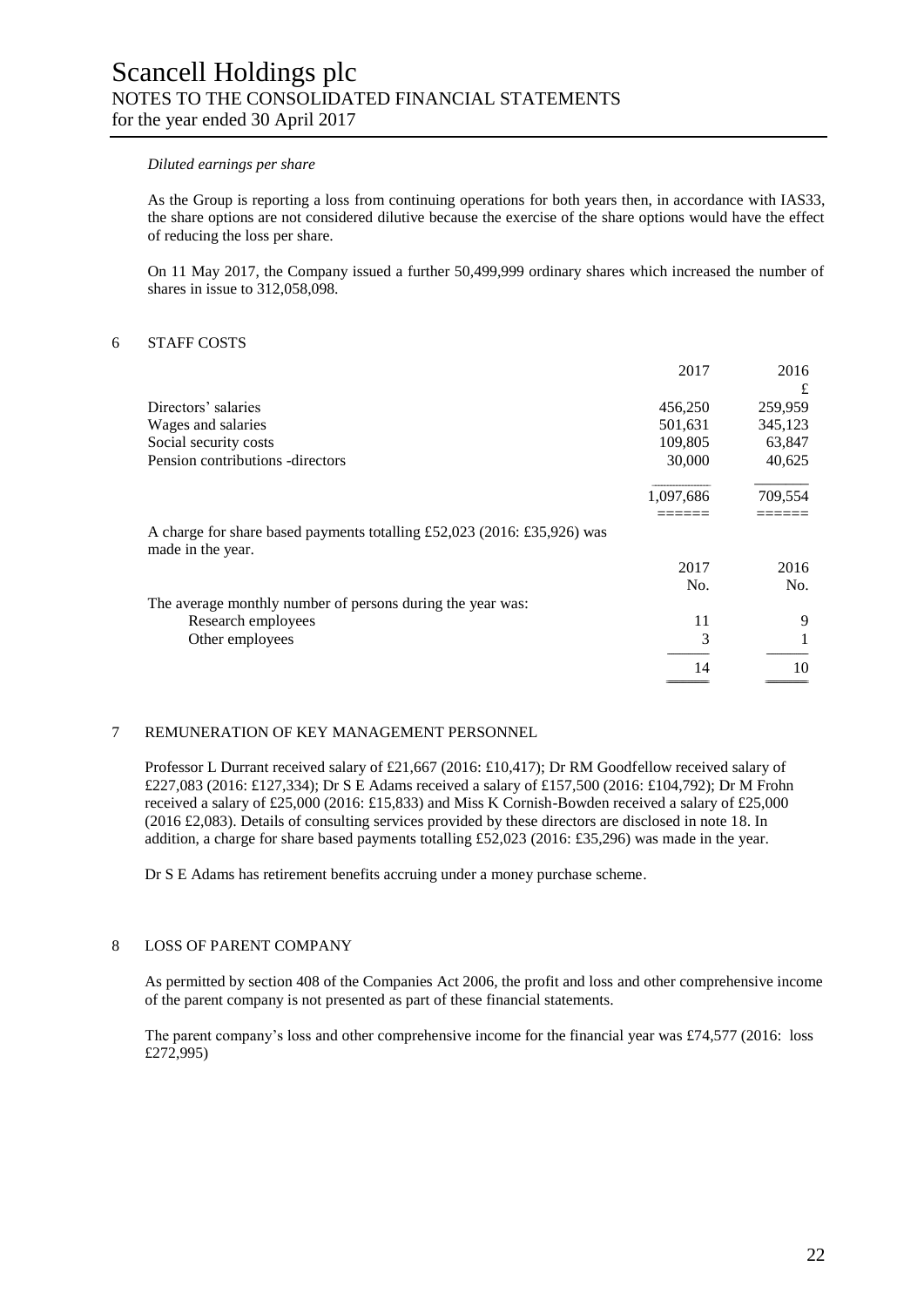# Scancell Holdings plc NOTES TO THE CONSOLIDATED FINANCIAL STATEMENTS

for the year ended 30 April 2017

# 9 TANGIBLE FIXED ASSETS

 $10\,$ 

| current year                                                   | Computer<br>Equipment<br>£ | Plant and<br>machinery<br>£ | Total<br>£         |
|----------------------------------------------------------------|----------------------------|-----------------------------|--------------------|
| <b>COST</b>                                                    |                            |                             |                    |
| As at 1 May 2016<br>Additions                                  | 19,673<br>13,295           | 465,540<br>47,784           | 485,213<br>61,079  |
| As at 30 April 2017                                            | 32,968                     | 513,324                     | 546,292            |
| <b>DEPRECIATION</b><br>As at 1 May 2016<br>Charge for the year | 18,482<br>4,780            | 402,120<br>27,801           | 420,602<br>32,581  |
| As at 30 April 2017                                            | 23,262                     | 429,921                     | 453,183            |
| NET BOOK VALUE                                                 |                            |                             |                    |
| At 30 April 2017                                               | 9,706                      | 83,403                      | 93,109             |
| At 1 May 2016                                                  | 1,191                      | 63,420                      | 64,611             |
| prior year                                                     | Computer<br>Equipment<br>£ | Plant and<br>machinery<br>£ | Total<br>$\pounds$ |
| <b>COST</b><br>As at 1 May 2015<br>Additions                   | 19,673                     | 465,540                     | 485,213            |
| As at 30 April 2016                                            | 19,673                     | 465,540                     | 485,213            |
| <b>DEPRECIATION</b><br>As at 1 May 2015<br>Charge for the year | 17,896<br>586              | 380,813<br>21,307           | 398,709<br>21,893  |
| As at 30 April 2016                                            | 18,482                     | 402,120                     | 420,602            |
| <b>NET BOOK VALUE</b><br>At 30 April 2016                      | 1,191                      | 63,420                      | 64,611             |
| At 1 May 2015                                                  | 1,777                      | 84,727                      | 86,504             |
| <b>GOODWILL</b>                                                |                            |                             |                    |
|                                                                |                            |                             | £                  |
| At 1May 2015 and 2016<br>Additions                             |                            |                             | 3,415,120          |
| At 30 April 2016 and 2017                                      |                            |                             | 3,415,120          |

Goodwill is allocated to cash generating units ('CGU') and in the opinion of the directors the Group consists of a single CGU. The goodwill arose on the acquisition of the wholly owned subsidiary company, Scancell Limited and is considered to have an indefinite life. The directors have carried out an impairment review of the goodwill arising on the acquisition of Scancell Limited. The Group has no budgeted revenues for the foreseeable future and so the directors have compared the market capitalisation of Scancell Holdings plc, as quoted on AIM at the year end with the carrying value of goodwill and believe that no impairment is necessary*.*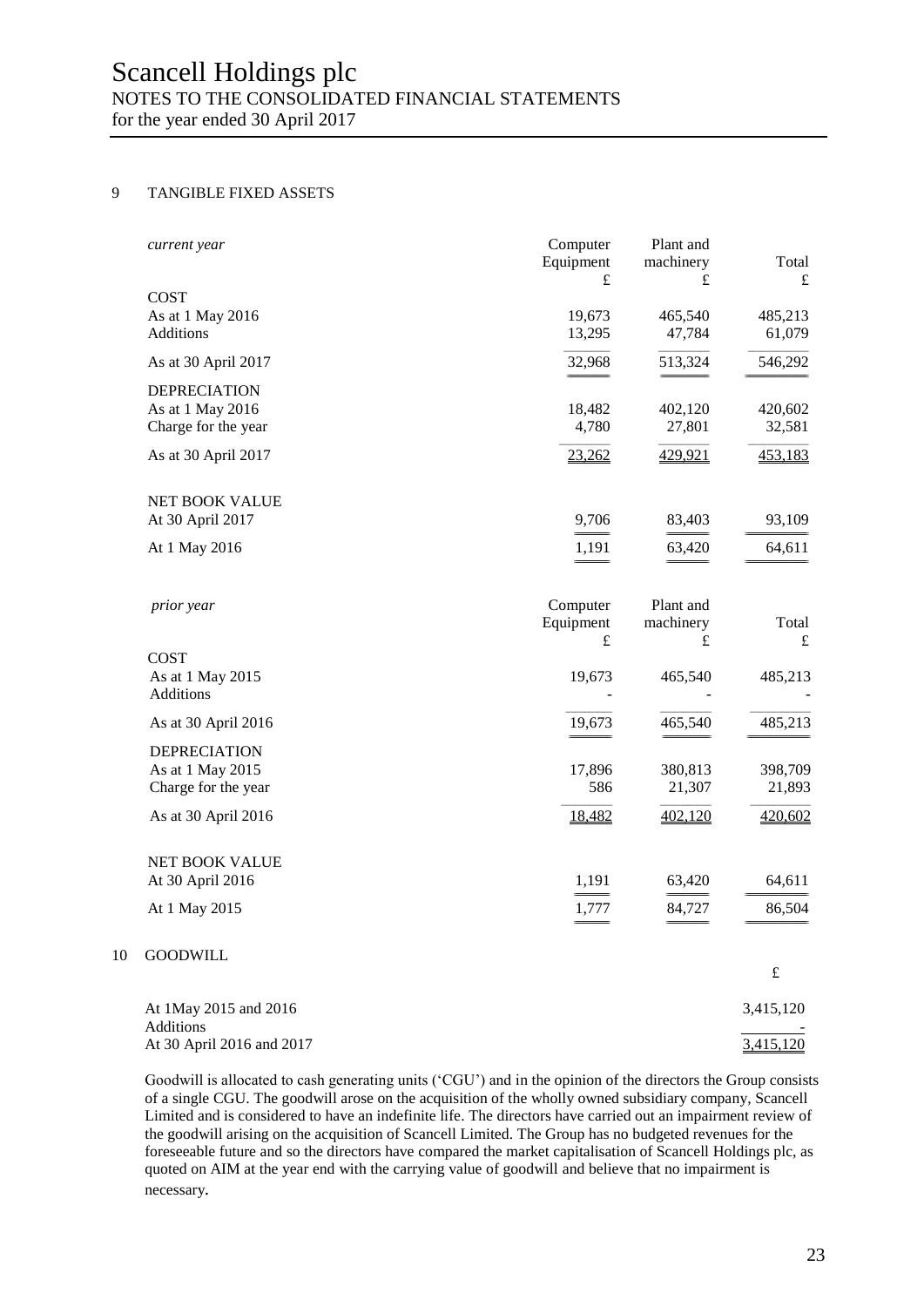# 11 FIXED ASSET INVESTMENTS

| COMPANY - shares in group undertaking | £         |
|---------------------------------------|-----------|
| Cost at 1 May 2015                    | 5,175,554 |
| Share options exercised               |           |
| Share options granted                 | 35,926    |
| Cost at 30 April 2016                 | 5,211,480 |
| Share options exercised               |           |
| Share options granted                 | 52,023    |
| Cost at 30 April 2017                 | 5,263,503 |

The company's investment at the balance sheet date represents 100% of the ordinary share capital of its subsidiary company, Scancell Limited, registered in the UK whose business is the discovery and development of treatments for cancer. There are no significant restrictions within the group regarding access or use of assets or settling liabilities.

At 30 April 2017 the aggregate capital and reserves of Scancell Limited was £(12,781,789) (2016: £(9,363,409)) and its loss for the financial year was £3,470,403 (2016:Loss of £2,309,151)

# 12 TRADE AND OTHER RECEIVABLES

 $14$ 

|    |                                 | 2017        | 2016        |
|----|---------------------------------|-------------|-------------|
|    |                                 | £           | $\mathbf f$ |
|    | <b>VAT</b>                      | 61,906      | 97,198      |
|    | Prepayments                     | 39,897      | 23,567      |
|    |                                 | 101,803     | 120,765     |
| 13 | TRADE AND OTHER PAYABLES        |             |             |
|    |                                 | 2017        | 2016        |
|    |                                 | £           | £           |
|    | Trade payables                  | 274,686     | 317,224     |
|    | Taxation and social security    | 34,783      | 46,730      |
|    | Other payables                  | 222,410     | 211,697     |
|    |                                 | 531,879     | 575,651     |
| 14 | <b>SHARE CAPITAL</b>            |             |             |
|    |                                 | 2017        | 2016        |
|    |                                 | No.         | No.         |
|    | Allotted, issued and fully paid |             |             |
|    | 0.1p ordinary shares            | 261,558,099 | 261,558,099 |
|    |                                 | $\pounds$   | $\pounds$   |
|    | Allotted, issued and fully paid |             |             |
|    | 0.1p ordinary shares            | 261,558     | 261,558     |
|    |                                 |             |             |

Since the year end, on 11<sup>th</sup> May 2017, the company issued 50,499,999 ordinary shares at 10p each and raised £5,050,000.

All shares rank pari passu with voting rights and entitlement to dividend.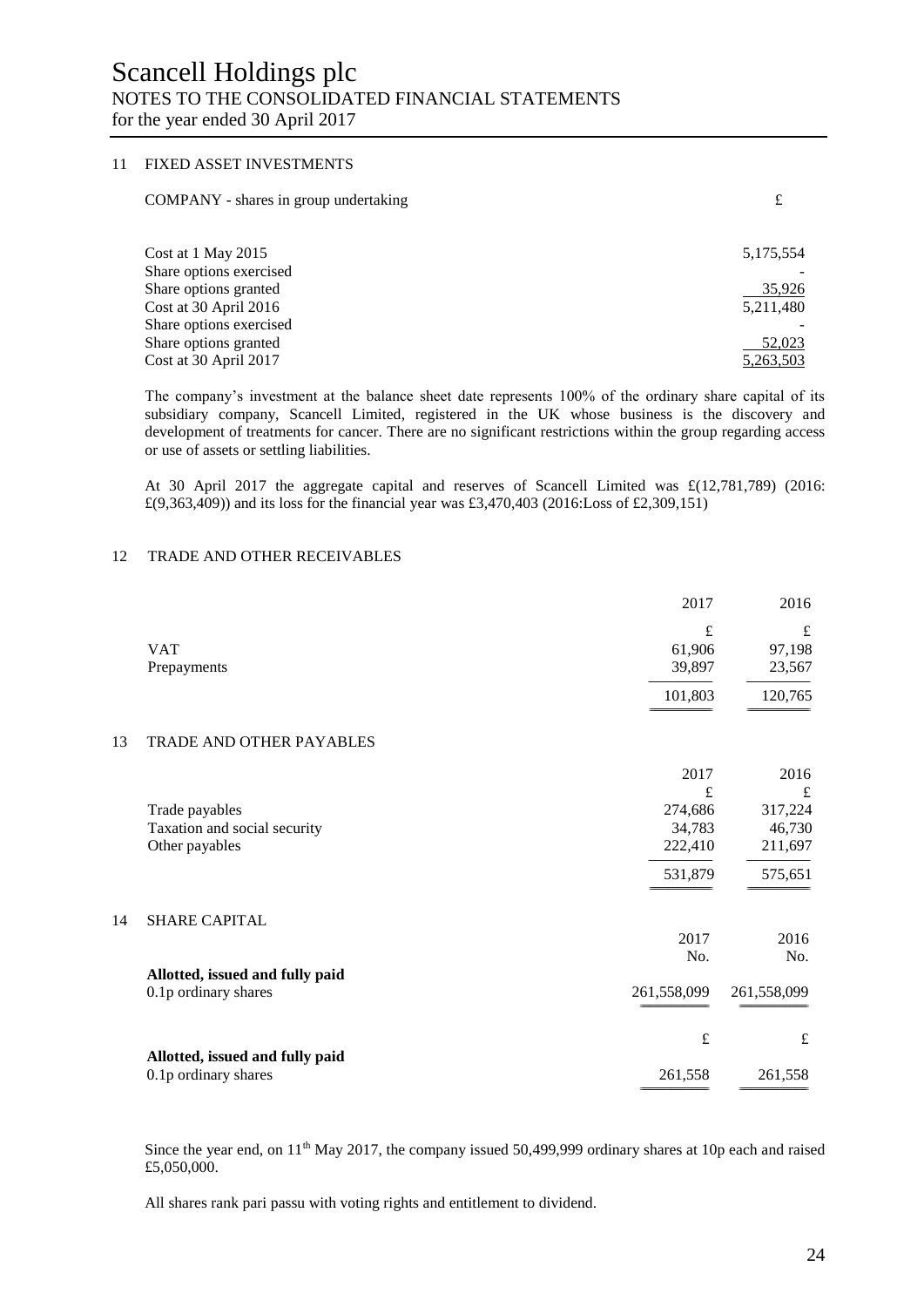# 15 MOVEMENT ON SHARE CAPITAL AND RESERVES

# **GROUP**

|                       | <b>Share</b> | <b>Share</b> | <b>Share</b> | <b>Retained</b> |              |
|-----------------------|--------------|--------------|--------------|-----------------|--------------|
|                       | Capital      | Premium      | Option       | <b>Earnings</b> | <b>Total</b> |
|                       | £            | £            | £            | $\pounds$       | £            |
| Balance 1st May 2015  | 224,951      | 16,036,276   | 613,726      | (10, 120, 951)  | 6,754,002    |
| Share issue           | 36,607       | 6,186,653    |              |                 | 6,223,260    |
| Expenses of issue     |              | (437, 634)   |              |                 | (437, 634)   |
| Loss for the year     |              |              |              | (2,583,273)     | (2,583,273)  |
| Share option charge   |              |              | 35,926       |                 | 35,926       |
| Balance 30 April 2016 | 261,558      | 21,785,295   | 649,652      | (12,704,224)    | 9,992,281    |
| Loss for the year     |              |              |              | (3,544,979)     | (3,544,979)  |
| Share option charge   |              |              | 52,023       |                 | 52,023       |
| Balance 30 April 2017 | 261,558      | 21,785,295   | 701,675      | (16,249,203)    | 6,499,325    |

**COMPANY** 

|                       | <b>Share</b> | <b>Share</b> | Share   | <b>Retained</b> |              |
|-----------------------|--------------|--------------|---------|-----------------|--------------|
|                       | Capital      | Premium      | Option  | <b>Earnings</b> | <b>Total</b> |
|                       | £            | £            | £       | $\pounds$       | £            |
| Balance 1st May 2015  | 224,951      | 16,036,276   | 613,726 | (1,270,329)     | 15,604,624   |
| Share issue           | 36,607       | 6,186,653    |         |                 | 6,223,261    |
| Expenses of issue     |              | (437, 634)   |         |                 | (437, 634)   |
| Loss for the year     |              |              |         | (272,995)       | (272,995)    |
| Share option charge   |              |              | 35,926  |                 | 35,926       |
| Balance 30 April 2016 | 261,558      | 21,785,295   | 649,652 | (1,543,324)     | 21, 153, 182 |
| Loss for the year     |              |              |         | (74, 577)       | (74, 577)    |
| Share option charge   |              |              | 52,023  |                 | 52,023       |
| Balance 30 April 2017 | 261,558      | 21,785,295   | 701,675 | (1,617,900)     | 21,130,628   |
|                       |              |              |         |                 |              |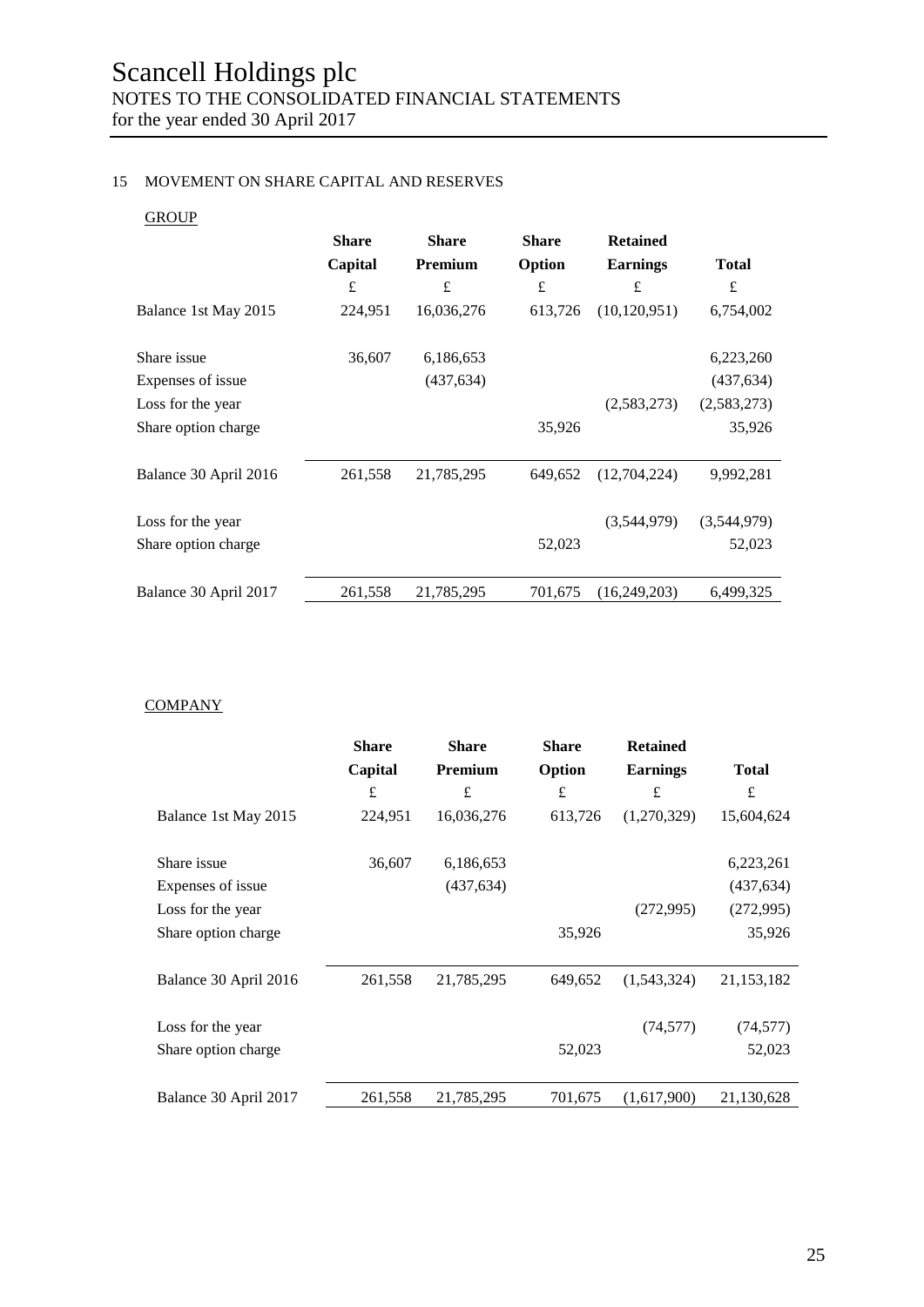# 16 SHARE OPTIONS

The parent company, Scancell Holdings plc, has granted options to members of staff as follows:

| Share      | Grant    | Option            | Number    |          | Period within which<br>options are exercisable |
|------------|----------|-------------------|-----------|----------|------------------------------------------------|
| Scheme     | Date     | Price             | of shares | From     | <u>To</u>                                      |
| <b>EMI</b> | 02.12.08 | 5.0 <sub>p</sub>  | 290,000   | 02.12.11 | 02.12.18                                       |
|            | 02.12.08 | 31.3p             | 120,000   | 02.12.11 | 02.12.18                                       |
|            | 02.01.09 | 6.0 <sub>p</sub>  | 145,000   | 02.01.12 | 01.01.19                                       |
|            | 13.07.10 | 4.5p              | 6,730,000 | 02.12.11 | 14.07.20                                       |
|            | 02.09.14 | 33.0 <sub>p</sub> | 180,000   | 02.09.17 | 02.09.24                                       |
|            | 18.06.14 | 30.5p             | 500,000   | 18.06.17 | 18.06.24                                       |

The market price of the shares at 30 April 2017 was 12.4p and, the range during the year was 12.4p to 20.66p. Options may normally be exercised in whole or in part within the period of three to ten years after the date of the grant.

Further unapproved shares have been issued as follows:

| Grant    | Option            | Number    |          | Period within which<br>options are exercisable. |
|----------|-------------------|-----------|----------|-------------------------------------------------|
| Date     | Price             | of shares | From     | $\underline{\operatorname{To}}$                 |
| 02.04.09 | 2.5p              | 58,640    | 02.04.12 | 02.04.19                                        |
| 01.12.08 | 6.0 <sub>p</sub>  | 3,040,000 | 02.12.11 | 02.12.18                                        |
| 29.06.10 | 4.5p              | 3,184,620 | 30.09.11 | 17.10.17                                        |
| 29.06.10 | 4.5p              | 3,184,630 | 28.02.13 | 23.04.21                                        |
| 02.12.08 | 9.4 <sub>p</sub>  | 29,320    | 02.04.12 | 02.04.19                                        |
| 10.12.13 | 33.2 <sub>p</sub> | 7,000,000 | 11.12.14 | 11.12.26                                        |
| 18.04.16 | 17.0 <sub>p</sub> | 3,000,000 | 18.04.17 | 18.04.26                                        |
|          |                   |           |          |                                                 |

At 30 April 2017 the following options are held by directors of the company:

|                   | Options<br>At<br>30.04.16 | <b>Additions</b><br>in the<br>year | Options<br>at<br>30.04.17 | Exercise<br>price | Date first<br>exercisable | <b>Expiry</b><br>date |
|-------------------|---------------------------|------------------------------------|---------------------------|-------------------|---------------------------|-----------------------|
| <b>EMI</b> Scheme |                           |                                    |                           |                   |                           |                       |
| L Durrant         | 3,850,000                 |                                    | 3,850,000                 | 4.5p              | 02.12.11                  | 14.07.20              |
| R Goodfellow      | 2,880,000                 |                                    | 2,880,000                 | 4.5 <sub>p</sub>  | 02.12.11                  | 14.07.20              |
| S Adams           | 500,000                   | $\overline{\phantom{a}}$           | 500,000                   | 30.5p             | 18.06.17                  | 18.06.24              |
| Unapproved        |                           |                                    |                           |                   |                           |                       |
| L Durrant         | 3,500,000                 |                                    | 3,500,000                 | 33.2p             | 10.12.14                  | 31.12.23              |
| R Goodfellow      | 3,500,000                 |                                    | 3,500,000                 | 33.2p             | 10.12.14                  | 31.12.23              |
| J Chiplin         | 3,000,000                 |                                    | 3,000,000                 | 17.0 <sub>p</sub> | 18.04.17                  | 18.04.26              |

The weighted average exercise prices over the year were as follows:

|                                                                                                                    |           | Weighted<br>Average<br>Exercise |
|--------------------------------------------------------------------------------------------------------------------|-----------|---------------------------------|
|                                                                                                                    | Number    | Price                           |
| <b>Enterprise Management Scheme</b><br>Revised number of options outstanding at 1 May 2016<br>and at 30 April 2017 | 7.965.000 | 7.2p                            |
| Number of EMI options exercisable at 30 April 2017                                                                 | 7,285,000 | 5.09                            |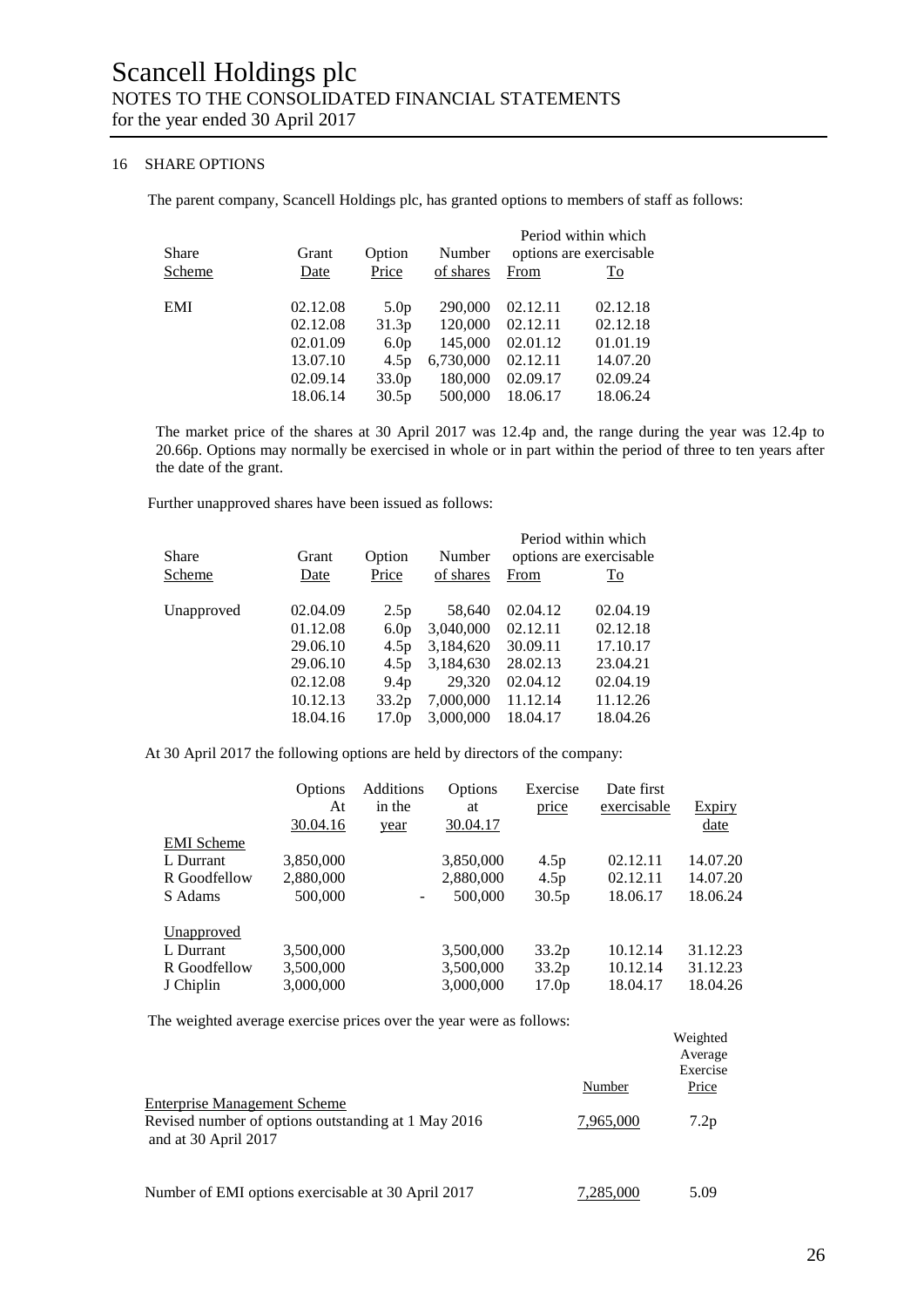#### SHARE OPTIONS (continued)

| <b>Unapproved Scheme</b><br>Revised number of options outstanding at 1 May 2016<br>and at 30 April 2017 | 19.497.210 | 30.5p |
|---------------------------------------------------------------------------------------------------------|------------|-------|
| Exercisable at 30 April 2017                                                                            | 19.497.210 | 30.5p |

Within the unapproved options are those granted to ICHOR Medical Systems Inc ("ICHOR") pursuant to the License and Supply Agreement ('the Agreement') dated 13 July 2009. Under the terms of the Agreement, ICHOR agreed to supply its TriGrid™ electroporation device for Scancell's pre-clinical and forthcoming clinical studies with SCIB1 and gave Scancell an option to license TriGrid™ for commercial use on achievement of certain milestones and payment of royalties. In return, ICHOR was granted options to subscribe for ordinary shares in the Company. The options have been granted at 4.5p per share and vest as follows.

| 3,184,620 | on commencement of first Phase II clinical trial |
|-----------|--------------------------------------------------|
| 3,184,630 | on completion of first Phase II clinical trial   |

Each tranche of the options may be exercised at any time in the five year period after the relevant vesting date.

All share options are equity settled. Vesting conditions for employees are time based and vesting conditions for options issued to Directors are set out in the Directors' Remuneration Report.

# 17 SHARE BASED PAYMENTS

The Group operates a number of share based incentive schemes as detailed in note 16 above. The fair value of the awards granted and the assumptions used in the calculations are as follows:

| <b>Date of Grant</b> | <b>Type</b><br>of Award | <b>Number</b><br>of Awards | <b>Exercise</b><br>Price | <b>Share price</b><br>at grant date | <b>Fair value</b><br>per option |
|----------------------|-------------------------|----------------------------|--------------------------|-------------------------------------|---------------------------------|
| 2 December 2008      | EMI                     | 290,000                    | 5.0 <sub>p</sub>         | 5.8p                                | 3.3p                            |
| 2 December 2008      | EMI                     | 120,000                    | 31.3p                    | 5.8p                                | 0.2p                            |
| 2 December 2008      | Unapproved              | 3,040,000                  | 6.0 <sub>p</sub>         | 5.8p                                | 3.3p                            |
| 2 January 2009       | EMI                     | 145,000                    | 6.0 <sub>p</sub>         | 5.8p                                | 3.3p                            |
| 2 April 2009         | Unapproved              | 58,640                     | 2.5p                     | 4.0 <sub>p</sub>                    | 2.7p                            |
| 2 April 2009         | Unapproved              | 29,320                     | 9.4 <sub>p</sub>         | 4.0 <sub>p</sub>                    | 1.5p                            |
| 29 June 2010         | Unapproved              | 6,369,250                  | 4.5p                     | 6.0 <sub>p</sub>                    | 2.2p                            |
| 14 July 2010         | EMI                     | 6,730,000                  | 4.5p                     | 6.25p                               | 2.1 <sub>p</sub>                |
| 10 December 2013     | Unapproved              | 7,000,000                  | 33.2 <sub>p</sub>        | 36.0 <sub>p</sub>                   | 4.0 <sub>p</sub>                |
| 18 June 2014         | EMI                     | 500,000                    | 30.5p                    | 30.5p                               | 3.0 <sub>p</sub>                |
| 18 April 2016        | Unapproved              | 3,000,000                  | 17.0 <sub>p</sub>        | 17.0 <sub>p</sub>                   | 3.0 <sub>p</sub>                |

The number of shares shown above has been adjusted for the sub-division of shares that occurred in July 2011.

A description of the key assumptions used in calculating the share-based payments follows.

- 1. The Black-Scholes valuation methodology was used.
- 2. The expected volatility is based upon historical volatility over a period of time and amounted to 10.2%
- 3. The expected life used in the model varies between two and five years and is based upon management's best estimate for the effects of non-transferability, exercise restrictions and behavioural considerations.
- 4. The risk-free rate is based upon the prevailing UK bank base rate at grant date.
- 5. Expected dividend yield is nil.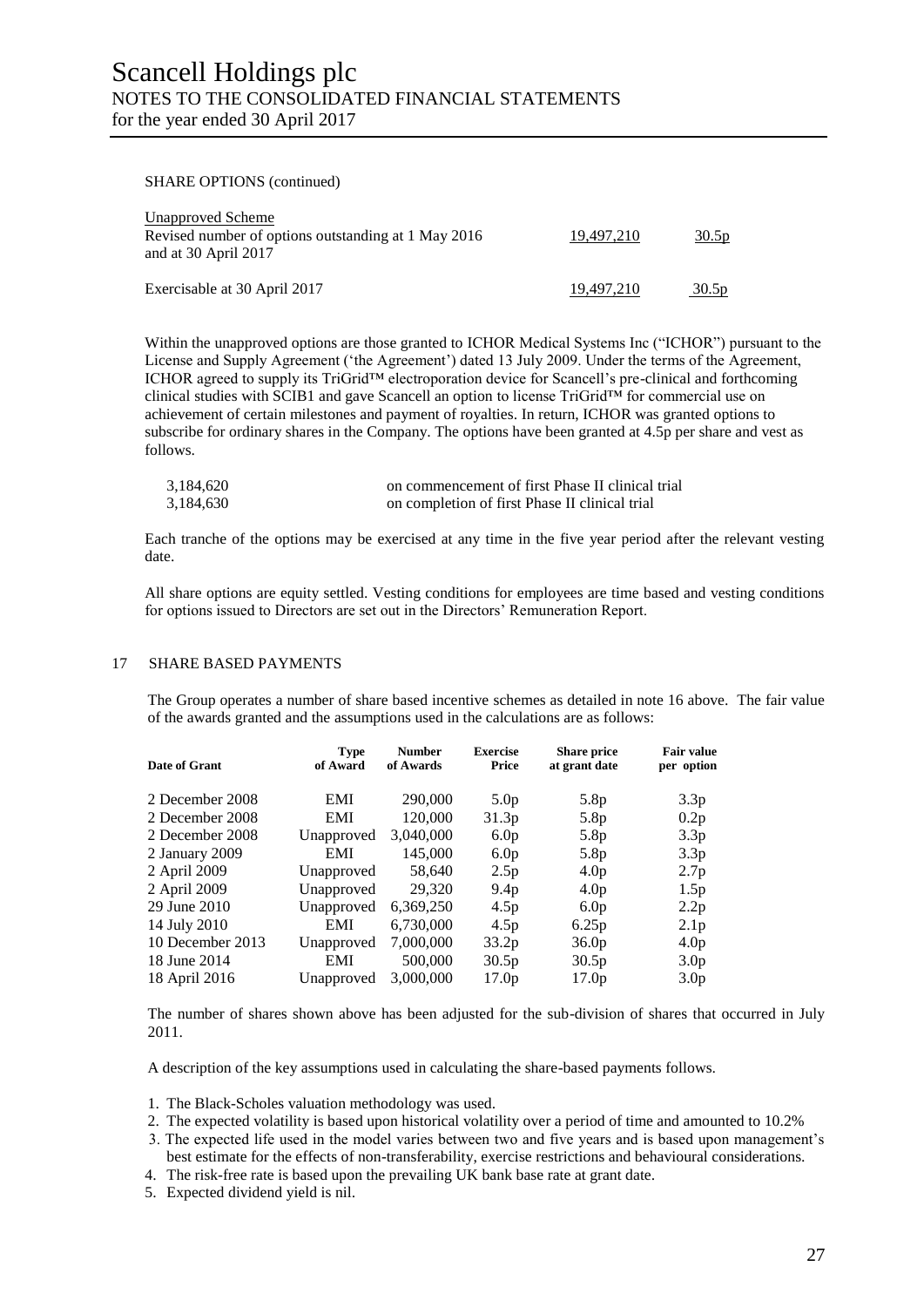# 18 RELATED PARTY TRANSACTIONS

During the year, the following directors provided consultancy services to the company as follows:

|                     | 2017     | 2016     |
|---------------------|----------|----------|
|                     | Total    | Total    |
| Professor L Durrant | £157,500 | £114,825 |
| Dr R.M Goodfellow   | £nil     | £42,132  |
| Dr J Chiplin        | £175,000 | £46,575  |
| Mr D Evans          | £nil     | £10,000  |
| Ms K Cornish-Bowden | £nil     | £13,750  |
| Dr A Lewis          | £15,000  | £nil     |

At the end of the year the following balances were outstanding:

| 2017            | 2016    |
|-----------------|---------|
| £15,541 £12,556 |         |
| £nil            | £19.466 |
|                 |         |

All of the above transactions were conducted under normal commercial terms.

Professor L Durrant, and Dr J Chiplin provided their consultancy through limited companies.

In addition to the above the Company has a current account with its subsidiary company, Scancell Limited. At the year end the balance owing by Scancell Limited amounted to £15,355,966 (2016: £15,495,087). The current account balance is interest free and there are no set repayment terms.

# 19 RECONCILIATION OF LOSS BEFORE TAX TO NET CASH GENERATED FROM OPERATIONS

|                                                         | 2017        | 2016        |
|---------------------------------------------------------|-------------|-------------|
|                                                         | £           | £           |
| Loss before taxation                                    | (4.495.391) | (3,029,611) |
| Adjustments for:                                        |             |             |
| Share option costs                                      | 52,023      | 35,926      |
| Depreciation of computers, plant and equipment          | 32.581      | 21,893      |
| Other income                                            | (53.445)    | (13,552)    |
| Operating cash flows before movement in working capital | (4,464,232) | (2.985.344) |
| Decrease/ (Increase) in amounts receivable              | 18.962      | 16,020      |
| (Decrease)/Increase in amounts payable                  | (43.772)    | (28,261)    |
| Net cash outflow from operating activities              | (4,489,042) | (2,997,585) |
|                                                         |             |             |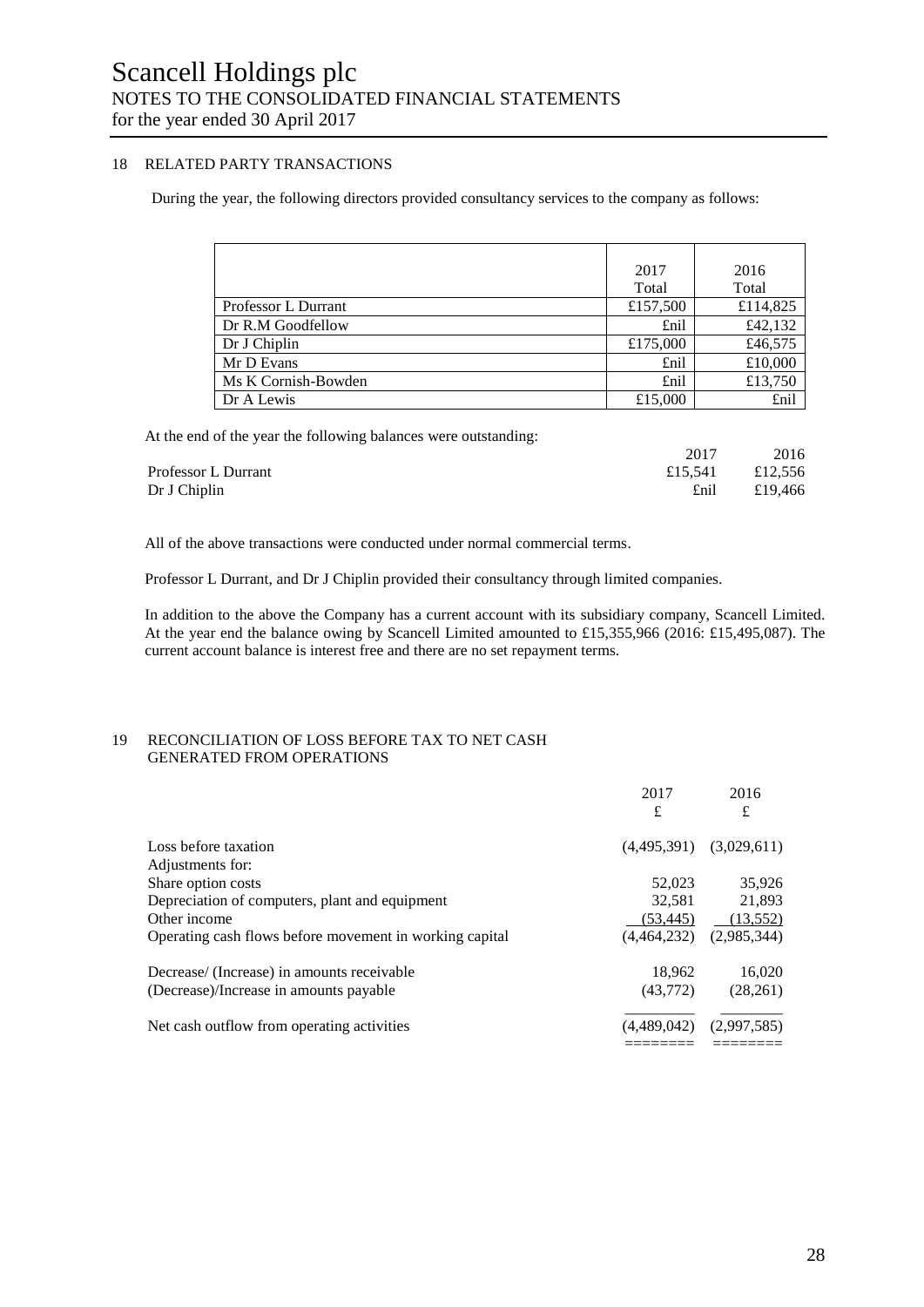# 20 FINANCIAL INSTRUMENTS

The Group holds or issues financial instruments in order to achieve two main objectives, being: (a) to finance its operations; and

(b) to manage its exposure to interest and currency risks arising from its operations and from its sources of finance.

In addition, various financial instruments (e.g. receivables, trade payables, accruals and prepayments) arise directly from the Group's and the Company's operations. Transactions in financial instruments result in the Group assuming or transferring to another party one or more of the financial risks described below.

The Group currently finances its operations through reserves of cash and liquid resources and does not have a borrowing requirement. Surplus cash at bank is placed on deposits at variable rates. The Board monitors the financial markets and the Group's own requirements to ensure that the policies are exercised in the Group's best interests.

# **Liquidity risk**

Liquidity risk is the risk that the Group and Company will not be able to meet their financial obligations as they fall due. The Group and Company's approach to managing liquidity is to ensure, as far as possible, that it will always have sufficient liquidity to meet its liabilities when due, under both normal and stressed conditions, without incurring unacceptable losses or risking damage to the Group and Company's reputation.

#### **Market risk**

Market risk is the risk that changes in market prices, such as interest rates and exchange rates will affect the Group and Company's income or the value of the holdings of financial instruments. The objective of market risk management is to manage and control market risk exposures within acceptable parameters whilst optimising the return.

The Group has no financial assets other than sterling current account balances of £2,672,335 (2016: £6,527,435) which are instantly available funds attracting variable rates of interest.

Historically the Group has not used derivative instruments to hedge against possible risks arising from fluctuations in foreign currency exchange rates as the exposure is limited. If foreign currency exposure increases, the use of foreign currency hedging instruments will be reviewed as a means of reducing the effect of exchange rate fluctuations on the Group's results.

#### **Credit risk**

Credit risk is the risk of financial loss to the Group and Company if a customer or counter-party to a financial instrument fails to meet its contractual obligations and arises principally from a company's receivables from Customers. The Group and Company have no third party customers and so this risk is viewed as minimal.

#### **Maturity of financial liabilities**

All of the Group's financial liabilities as at 30 April 2017 are payable within less than one year.

#### **Fair values**

All of the Group's financial assets and liabilities are initially recognised at transaction value. There is no material difference between the book value and the fair value of the Group's financial assets or liabilities.

The Group's financial instruments comprise cash and cash equivalents, borrowings and items such as trade payables which arise directly from its operations. The main purpose of these financial instruments is to provide finance for the Group's operations.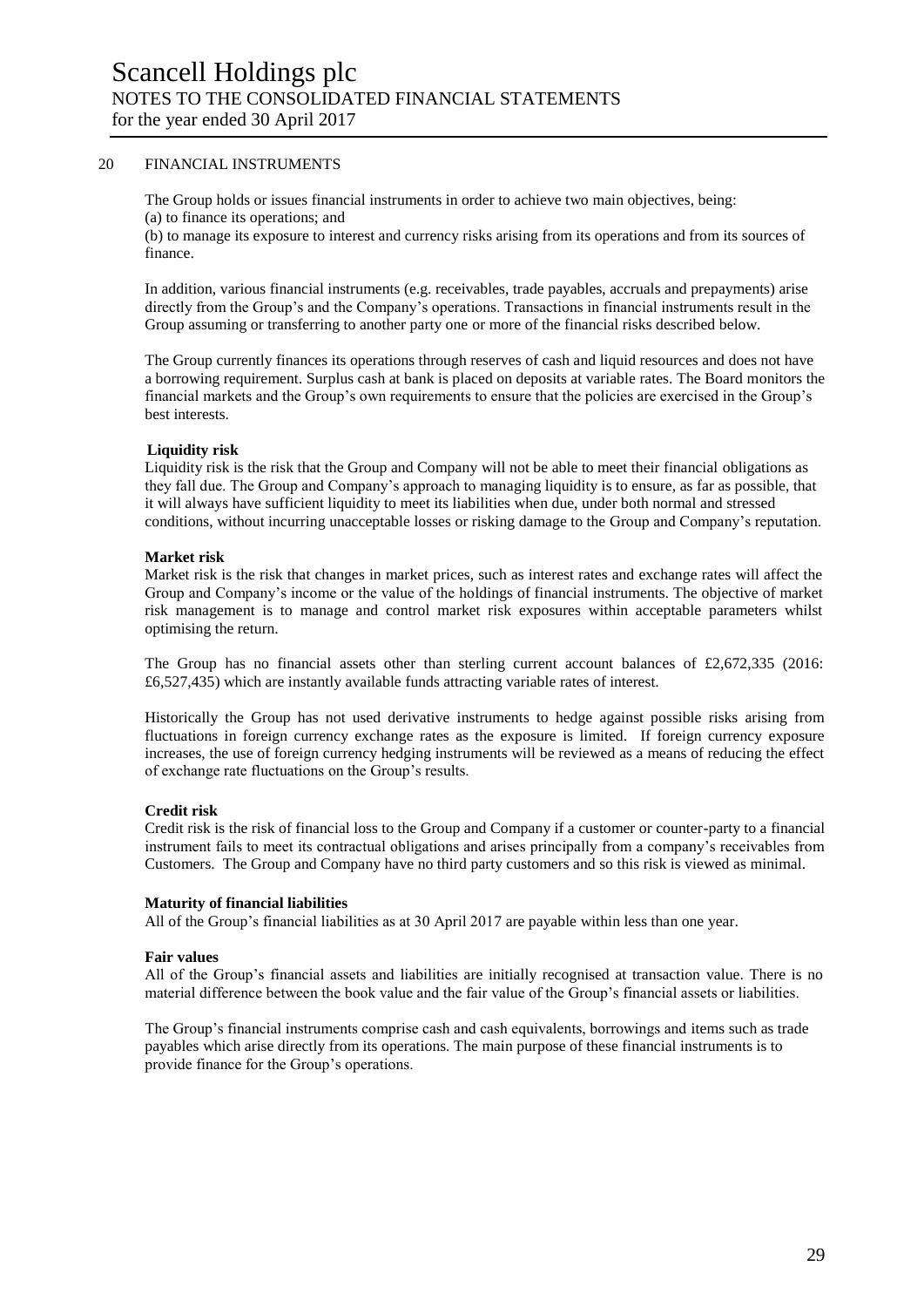# Financial instruments

| Group                        |            |            |
|------------------------------|------------|------------|
|                              | 2017<br>£  | 2016<br>£  |
| Financial assets             |            |            |
| Cash and cash equivalents    | 2,672,335  | 6,527,435  |
| Trade and other receivables  | 850,640    | 560,766    |
| <b>Financial liabilities</b> |            |            |
| Trade and other payables     | (531,879)  | (575, 651) |
| Company                      |            |            |
| Financial assets             |            |            |
| Cash and cash equivalents    | 611,205    | 550,982    |
| Trade and other receivables  | 15,393,423 | 15,588,792 |
| <b>Financial liabilities</b> |            |            |
| Trade and other payables     | (137,505)  | (168.073)  |

The carrying amounts are equal to the fair value therefore no impairment is required.

# 21 OPERATING LEASE COMMITMENTS

Total future minimum lease payments under non-cancellable operating leases are as follows:

|                            | 2017   | 2016   |
|----------------------------|--------|--------|
| Land and buildings         |        |        |
| Within one year            | 15.949 | 12,500 |
| Between one and five years |        | 8,333  |
| Later than five years      | -      |        |
|                            | 5.949  | .833   |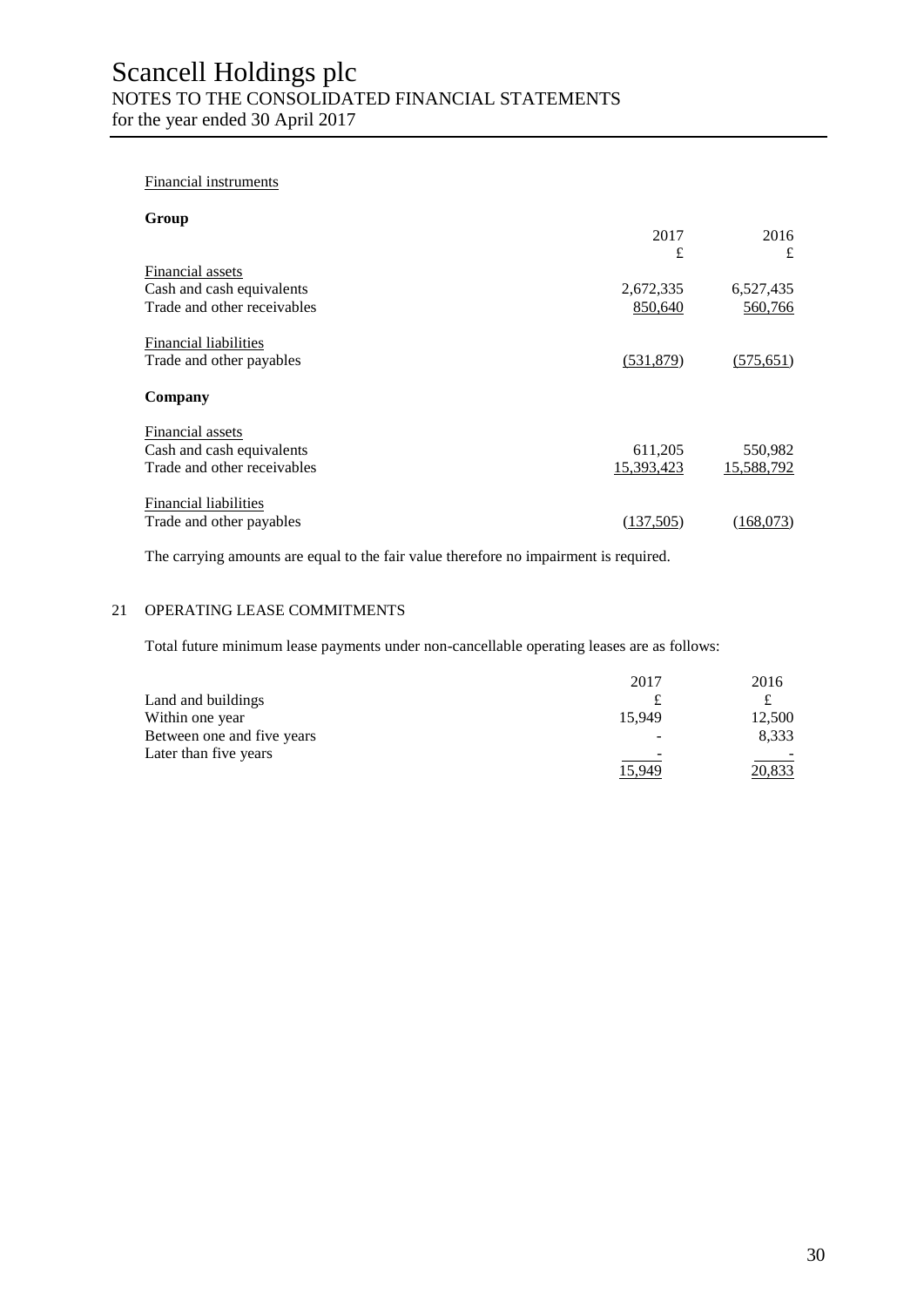# Scancell Holdings plc

COMPANY STATEMENT OF CHANGES IN EQUITY

for the year ended 30 April 2017

|                       | <b>Share</b><br>Capital | <b>Share</b><br>Premium | <b>Share</b><br>Option | <b>Retained</b><br><b>Earnings</b> | <b>Total</b> |
|-----------------------|-------------------------|-------------------------|------------------------|------------------------------------|--------------|
|                       |                         |                         |                        |                                    |              |
|                       | $\pounds$               | £                       | $\pounds$              | £                                  | £            |
| Balance 1st May 2015  | 224,951                 | 16,036,276              | 613,726                | (1,270,329)                        | 15,604,624   |
| Share issue           | 36,607                  | 6,186,653               |                        |                                    | 6,223,261    |
| Expenses of issue     |                         | (437, 634)              |                        |                                    | (437, 634)   |
| Loss for the year     |                         |                         |                        | (272,995)                          | (272,995)    |
| Share option charge   |                         |                         | 35,926                 |                                    | 35,926       |
| Balance 30 April 2016 | 261,558                 | 21,785,295              | 649,652                | (1,543,324)                        | 21,153,182   |
| Loss for the year     |                         |                         |                        | (74, 577)                          | (74, 577)    |
| Share option charge   |                         |                         | 52,023                 |                                    | 52,023       |
| Balance 30 April 2017 | 261,558                 | 21,785,295              | 701,675                | (1,617,190)                        | 21,130,628   |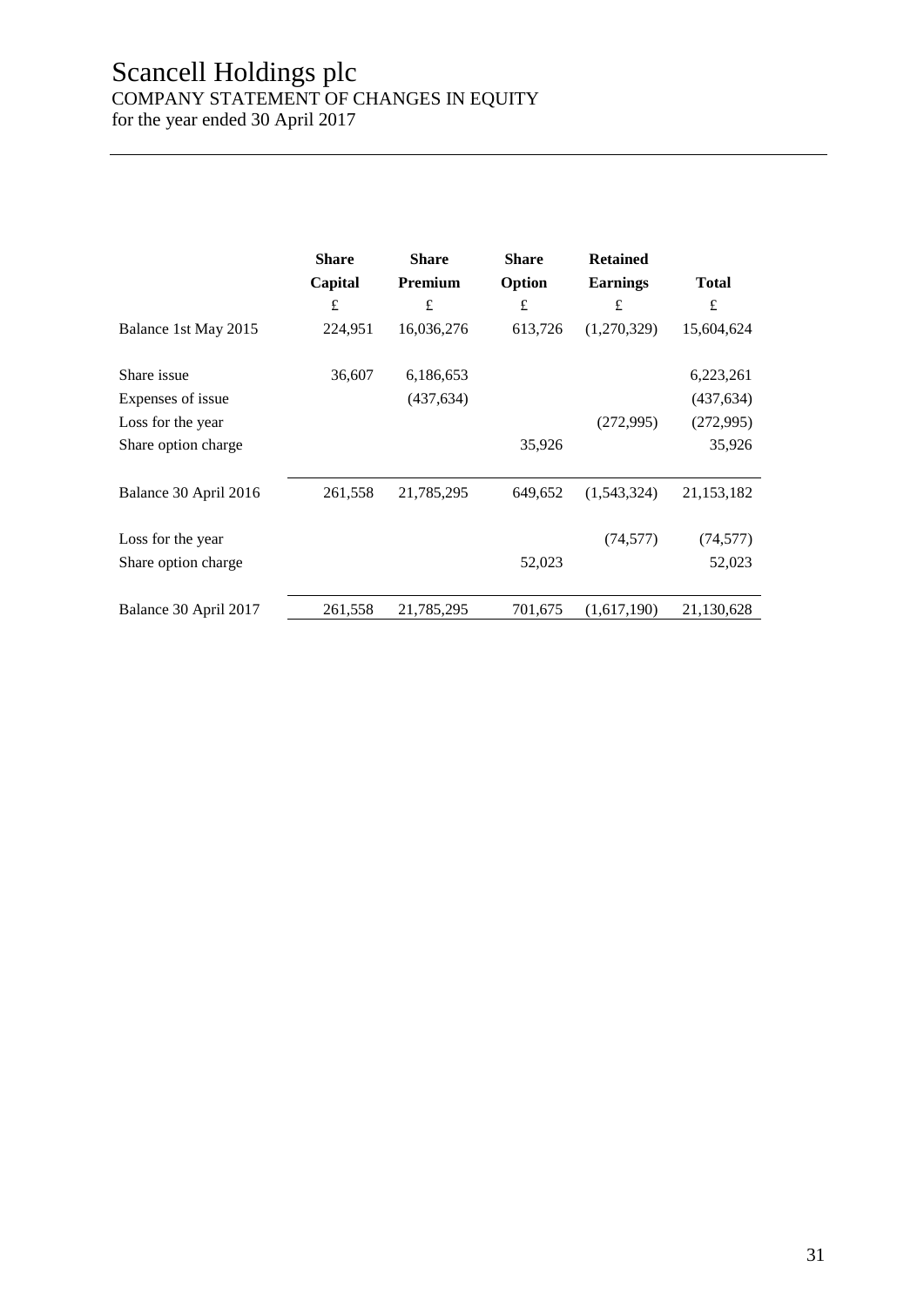# Scancell Holdings plc COMPANY STATEMENT OF FINANCIAL POSITION

As at 30 April 2017

|                             |              | 2017<br>$\pounds$ | 2016        |
|-----------------------------|--------------|-------------------|-------------|
| <b>ASSETS</b>               | <b>Notes</b> |                   | $\pounds$   |
| Non-current assets          |              |                   |             |
| Investments                 | 11           | 5,263,504         | 5,211,480   |
|                             |              | 5,263,504         | 5,211,480   |
| <b>Current</b> assets       |              |                   |             |
| Trade and other receivables | A            | 15,393,423        | 15,558,792  |
| Cash and cash equivalents   | $\, {\bf B}$ | 611,205           | 550,982     |
|                             |              | 16,004,628        | 16,109,774  |
| <b>TOTAL ASSETS</b>         |              | 21,269,912        | 21,321,254  |
| <b>LIABILITIES</b>          |              |                   |             |
| <b>Current Liabilities</b>  |              |                   |             |
| Trade and other payables    | $\mathbf C$  | (137,504)         | (168,073)   |
| <b>TOTAL LIABILITIES</b>    |              | (137,504)         | (168,073)   |
| <b>NET ASSETS</b>           |              | 21,130,628        | 21,153,181  |
|                             |              |                   |             |
| <b>SHAREHOLDERS' EQUITY</b> |              |                   |             |
| Called up share capital     | 14           | 261,558           | 261,558     |
| Share premium               | 15           | 21,785,295        | 21,785,295  |
| Share option reserve        | 15           | 701,675           | 649,652     |
| Profit and loss account     | 15           | (1,617,900)       | (1,543,324) |
| TOTAL SHAREHOLDERS' EQUITY  |              | 21,130,628        | 21,153,181  |
|                             |              |                   |             |

These financial statements were approved by the directors on 12 September, 2017 and are authorised for issue and are signed on their behalf by:

John Chiplin Director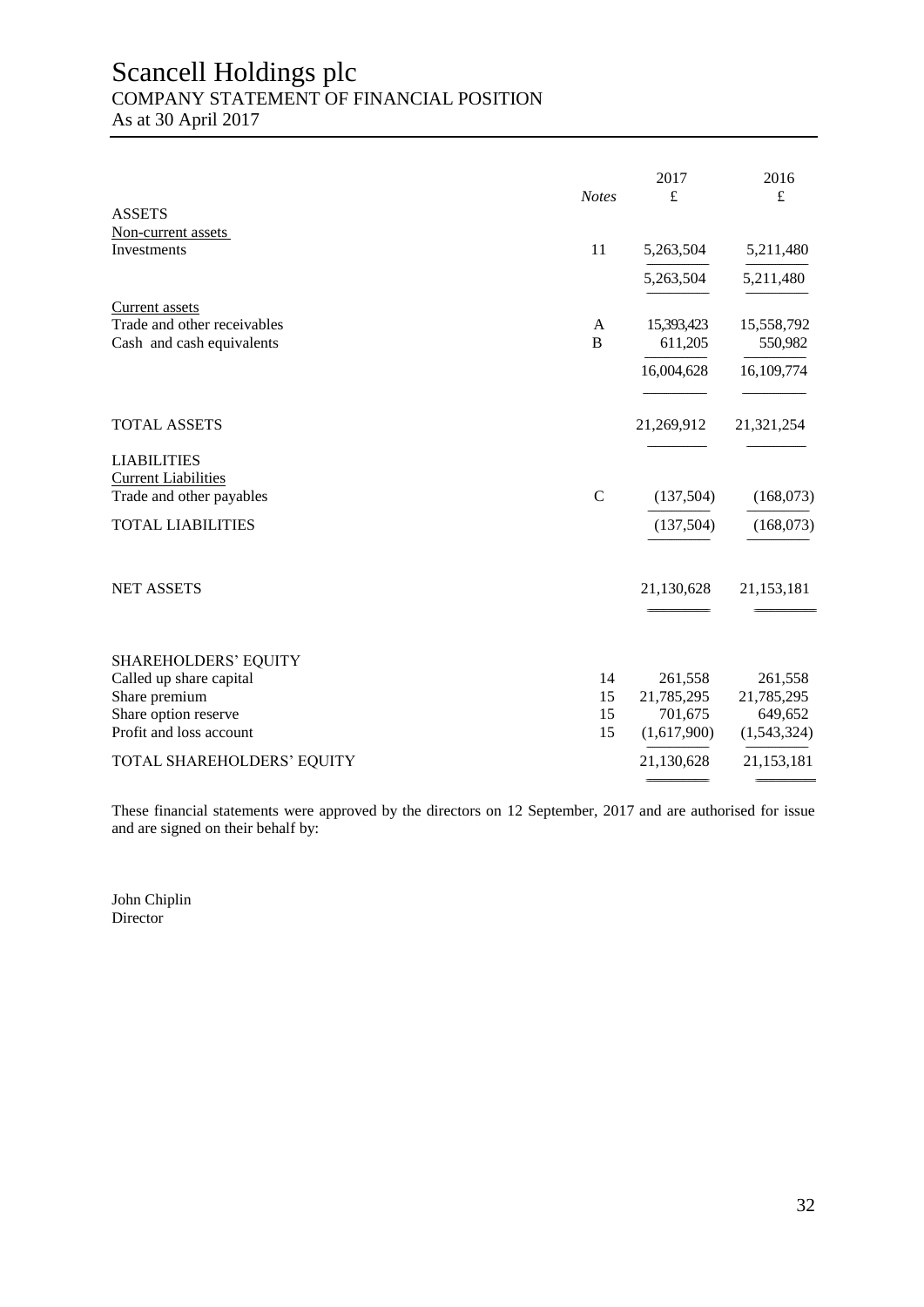# Scancell Holdings plc COMPANY STATEMENT OF CASHFLOWS

for the year ended 30 April 2017

|                                                                  | 2017<br>£          | 2016<br>$\mathbf f$     |
|------------------------------------------------------------------|--------------------|-------------------------|
| <b>Operating activities</b>                                      |                    |                         |
| Cash generated from operations (note D)<br>Income taxes received | 60,223             | (5,758,660)             |
| Net cash from operating activities                               | 60,223             | (5,758,660)             |
| <b>Financing activities</b>                                      |                    |                         |
| Proceeds from issue of share capital<br>Expenses of share issue  |                    | 6,223,261<br>(437, 634) |
| Net cash generated from financing activities                     | Ξ                  | 5,785,627               |
| Net increase in cash and cash equivalents                        | 60,223             | 26,967                  |
| Cash and cash equivalents at beginning of the year               | 550,982            | 524,015                 |
| Cash and cash equivalents at end of the year                     | 611.205<br>======= | 550,982<br>=======      |

\_\_\_\_\_\_\_\_\_\_\_\_\_\_\_\_\_\_\_\_\_\_\_\_\_\_\_\_\_\_\_\_\_\_\_\_\_\_\_\_\_\_\_\_\_\_\_\_\_\_\_\_\_\_\_\_\_\_\_\_\_\_\_\_\_\_\_\_\_\_\_\_\_\_\_\_\_\_\_\_\_\_\_\_\_\_\_\_\_\_\_\_\_\_\_\_\_\_\_\_